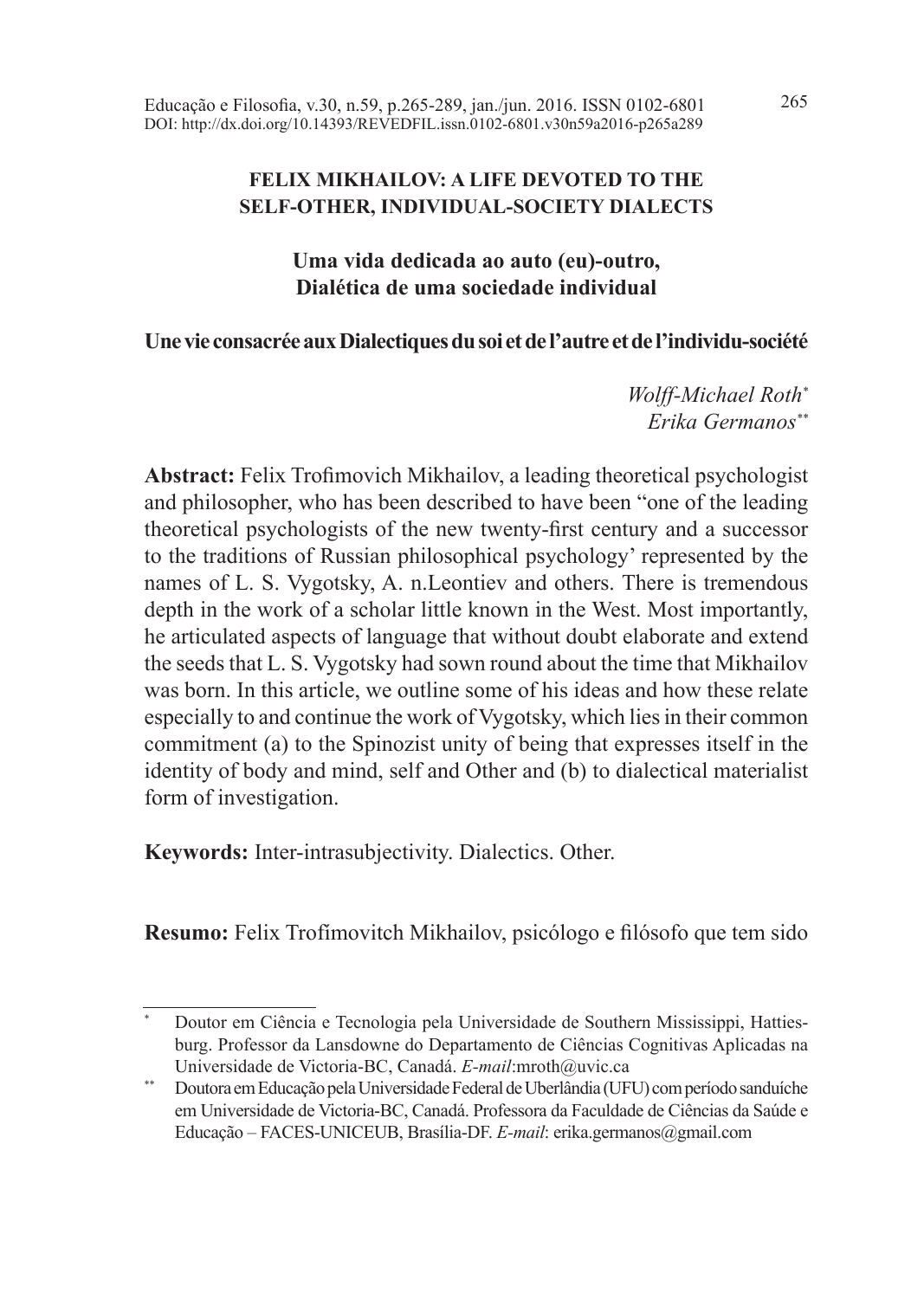descrito como tendo sido "um dos principais psicólogos teóricos do novo século XXI" é um sucessor das tradições da psicologia filosófica russa que é representada por nomes como L. S. Vigotski , A. N. Leontiev e outros. Há uma tremenda profundidade no trabalho desse estudioso que é muito pouco conhecido no Ocidente. Ele articulou aspectos da linguagem que, sem dúvida estende as sementes que Vygotsky havia semeado no mesmo período de tempo em Mikhailov nasceu. Neste artigo vamos delinear algumas de suas idéias e como estas se relacionam especialmente com o trabalho de Vygotsky e sua continuidade, ao qual apresentam em comum: (a) a unidade Spinozist de ser que se expressa na identidade do corpo e da mente, si mesmo e o Outro e (b) a forma de investigação dialética materialista.

**Palavras-chave**: Inter-intrasubjetividade. Dialética. Outro.

Résumé: Felix Trofimovich Mikhailov, psychologue et philosophe, décrit comme « l'un des principaux psychologues théoriciens du nouveau XXIe siècle» est le perpétuateur de la tradition psychologique et philosophique russe, représentée par des noms tels que LS Vygotsky, AN Leontiev et d'autres. La grande profondeur des travaux de ce savant reste peu connue en Occident, notamment en matière d'articulation de différents aspects du langage qui, sans doute, ont élaboré et étendu les graines que L. S. Vygotsky avait semées pendant la même période de naissance de Mikhailov. Cet article vise aussi bien à présenter certaines de ses idées qu'à définir les liens de ces dernières avec le travail de Vygotski et sa continuité, qui ont en commun ceci: (a) l'unité spinoziste de l'être qui est exprimée dans l'identité du corps et de l'esprit, le soi et l'autre et (b) la façon dialectique et matérialiste de faire de la recherche.

**Mots-clé:** Inter-intrasubjectivité. Dialectique. Autre.

### **Introduction**

Kant's axiom – *the identity of corporeality and subjectivity*, taking us back to Spinoza, to his single substance of being – is the axiom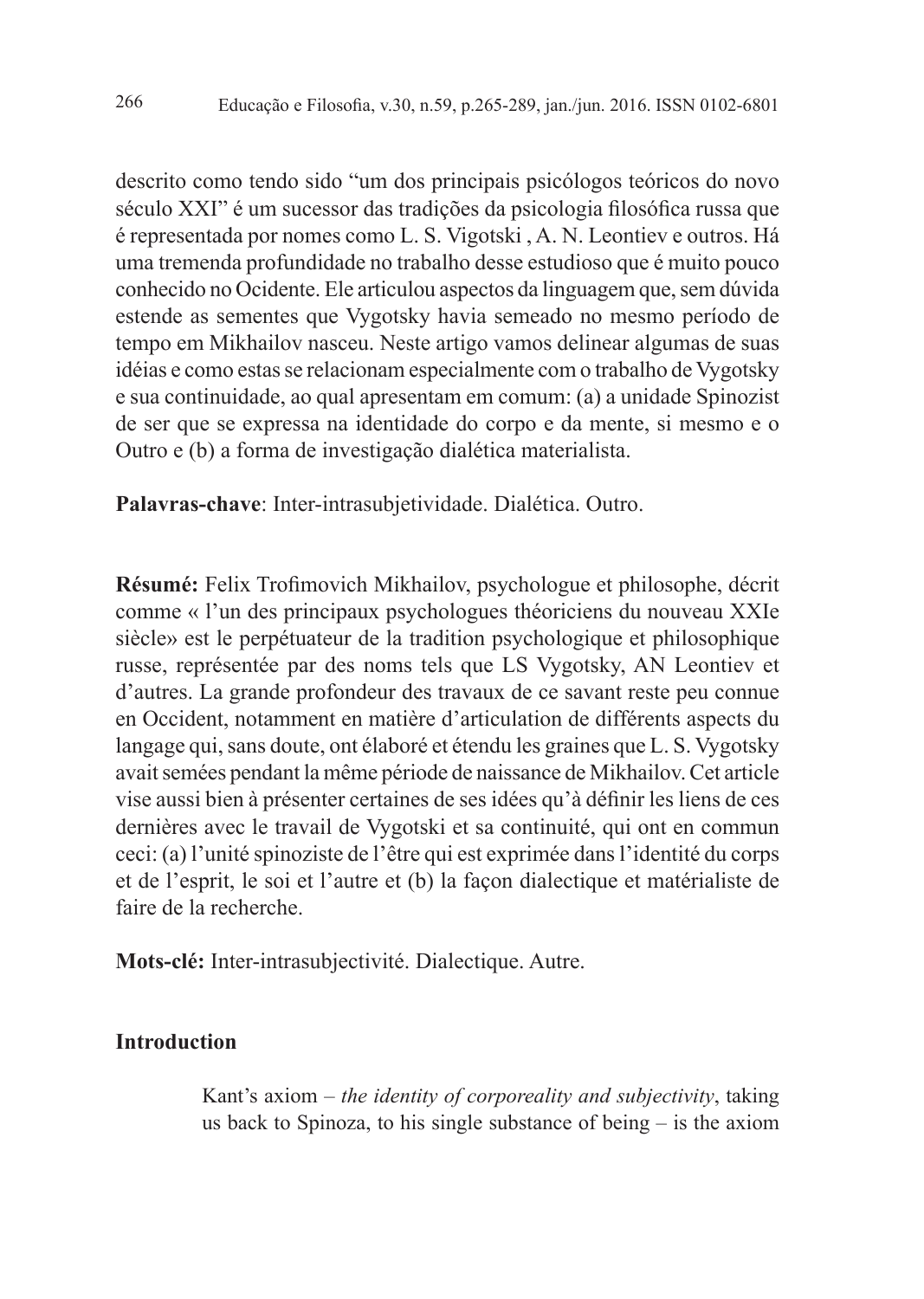of the general science of man, which lies, I repeat, at the basis of physiology, psychology, history, literary studies, and all other theoretical disciplines that have as their object the life and activity of man (MIKHAILOV, 2006b, p. 49).

In this introductory quotation, written just prior to the author's death, we not only find the essence of his later thought but also the relation to the writings of L. S. Vygotsky, perhaps his most important precursor in taking up a psychological agenda grounded in the work of Spinoza. There is a (dialectical) identity of corporeality and subjectivity, which are not two parallel planes, but indeed two different manifestations of one and the same, single reality. This single being is, so the fundamental axiom that Mikhailov accepts, is the essence of physiology, psychology, history, literary studies, and all other theoretical disciplines – not in the way they currently are but in the way they are still to come. This approach had been foreshadowed in the very last texts of Vygotsky, who had never been in the position to develop them further by removing logical contradictions that the early formulations still contained. An axiom needs no proof, for it is the basis and exists a priori to theory, as Mikhailov explicates by means of the axioms of Euclidean geometry.

A lot of the writing in Mikhailov's texts is reminiscent of Vygotsky both in the way Felix Trofimovich is true to the historical aspect of his investigations by situating psychology in other endeavors of humanity, including literature and philosophy, and especially in his method, which is the practice of (materialist) dialectics. Although Western scholars often ascribe the references of Russian scholars to the work of Marx/Engels as giving lip service to the political regime – which may or may not be the case in some situation for Felix Trofimovich as much as for Vygotsky – their common method of investigation is Marxian through and through. For Mikhailov, this form of dialectical analysis characterizes his writing through the glasnost and perestroika era right into the 21st century, that is, at times when lip service to Marx/Engels no longer was required from scholars to survive. Most importantly, Felix Trofimovich practices a material dialectics that is *not applied* to specific cases but, as Engels suggests, finds them in the phenomena. Vygotskij (1982, p. 419) already notes, "the *direct* application of the theory of *dialectical materialism* to the problems of natural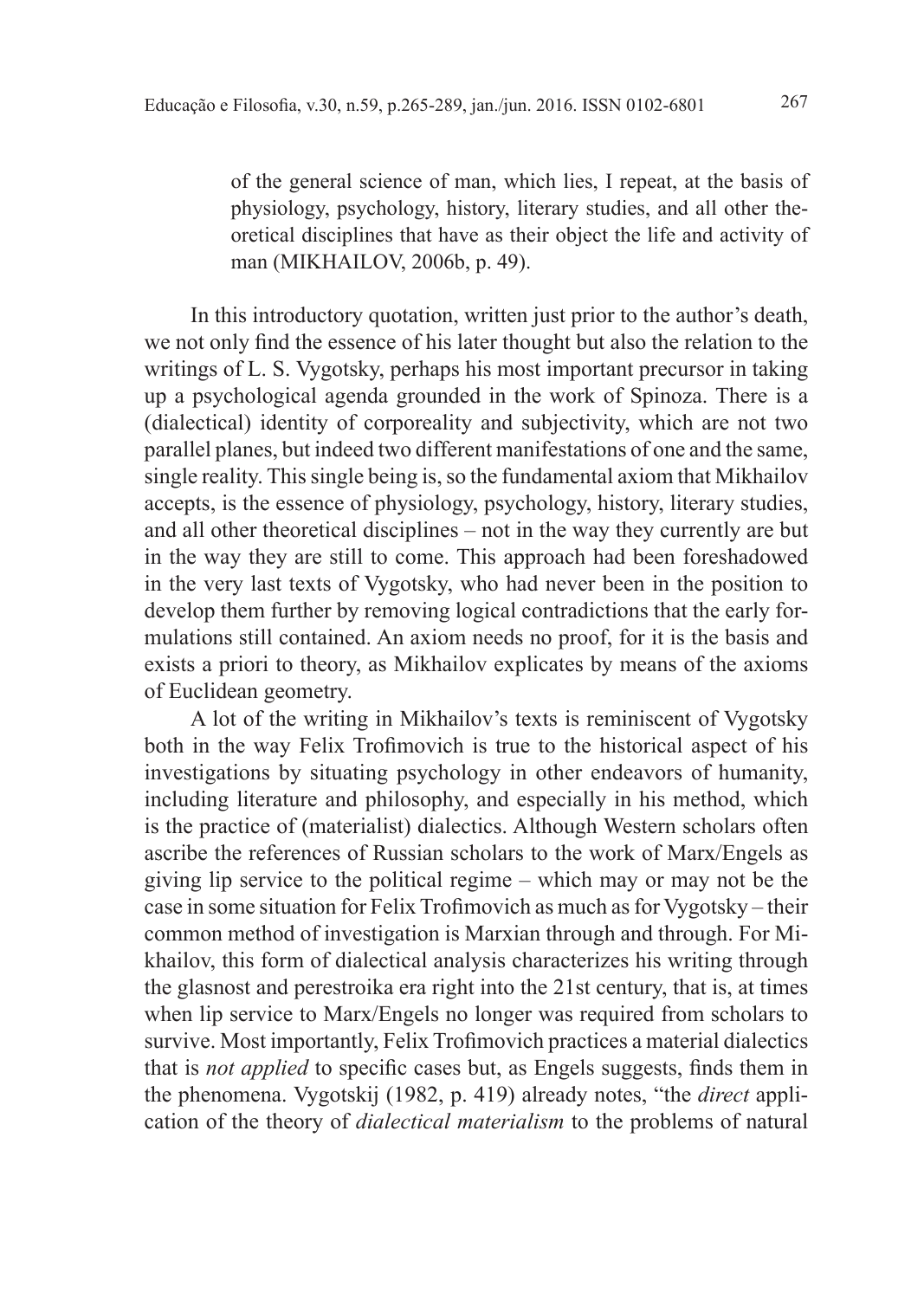science and in particular to the group of biological sciences or psychology *is impossible*, just as it is *impossible to apply it directly* to history and sociology". Mikhailov certainly would have thought the same about attempts to *implement* dialectical materialism in educational efforts. As he notes about the failure of the "Elkonin-Davydov school": "A delightful result has been obtained: the theory exists in isolation and practice corresponds nominally to theory" (MIKHAILOV, 2006b, p. 34).

In sum, this article is devoted to a psychologist-philosopher who truly worked in the lineage of Vygotsky, not because he references and acknowledges the originator of the cultural (societal-) historical school but because, in the content and form of his investigation, his work constitutes a true continuation of the movement of scholarly thought that Vygotsky had initiated.

#### **Biographical notes**

There is little available in English about the life of Felix Trofi movich Mikhailov; and, according to his own admission, there is not much to be learned from his biography that would elucidate his work–were it not for his modest background in a working class family. But some of our colleagues who knew him, such as Michael Cole and David Bakhurst, describe him as kind, fun, and admirable. We know that Felix Trofi movich was born on April 12, 1930 in the Kazakh city of Chimkent (now Shymkent); and he died just short of his 76th birthday on February 22, 2006 in Moscow, Russia, where he had lived almost his entire live (VORONIN, 2000). In 1954, He graduated with a degree in philosophy from Moscow State University where had followed the same program as Raisa Titarenko, the future wife of the leader of the Soviet Union Mikhail Gorbachev; he also had a very active relationship with Merab Mamardashvili, who would become one of the most interesting contemporary philosophers with interests in language and consciousness very similar to that of Mikhailov. Felix Trofimovich began his university career in 1957 as a lecturer at the Russian Medical University, where, from 1961 to 1971 he was head of the department of philosophy. He received a doctorate in philosophy in 1963 (Kandidat filosofskix nauk), with the thesis on the topic of "The Methodological Basis for Psychoanalysis."

Apparent from his birth date, Felix Trofimovich grew up during the difficult times of the Stalinist era, with its repressive attitude towards open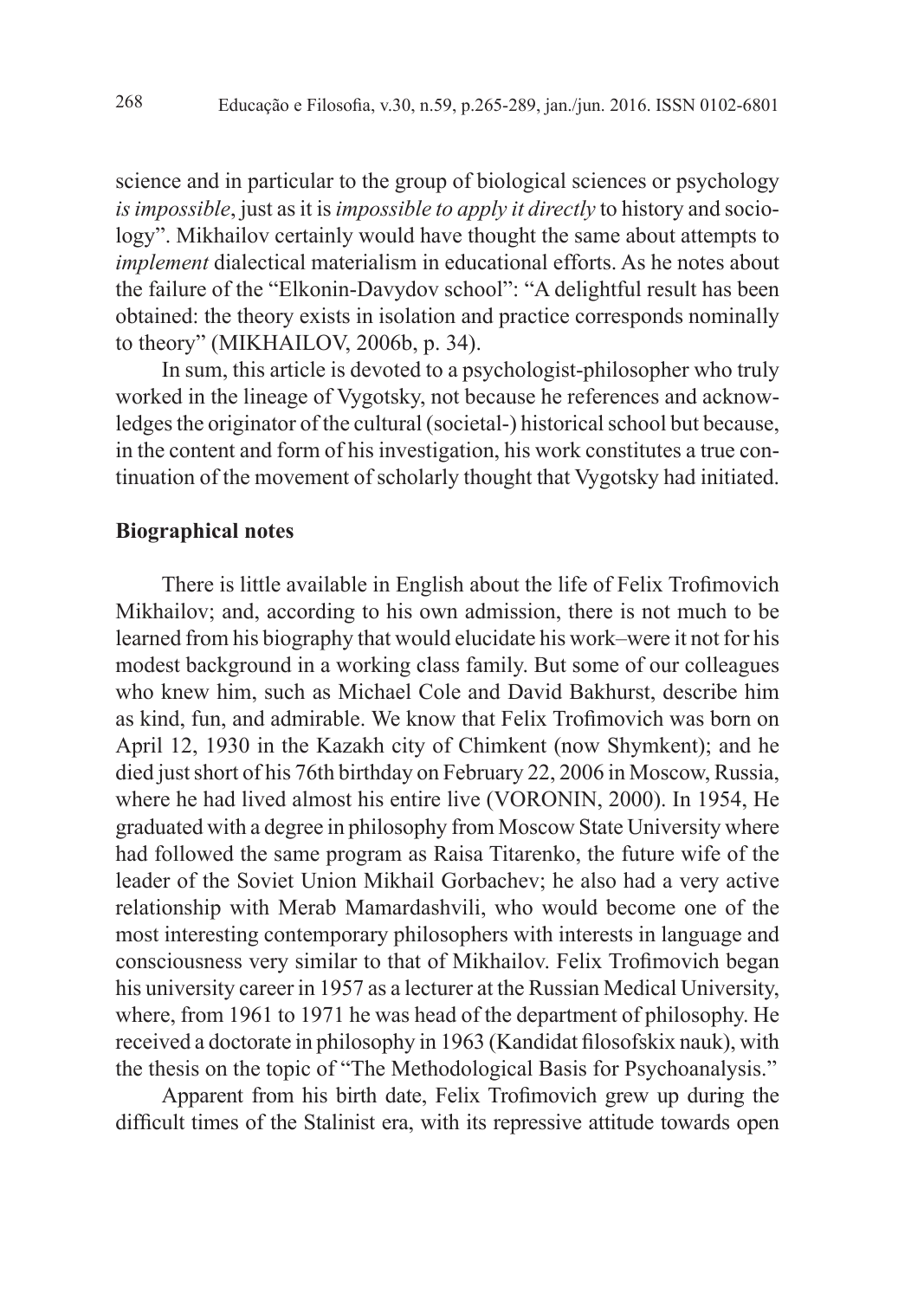intellectual endeavors, and the physical-emotional toil related to World War II. Yet he describes those times into which he was born and that marked the first few years of his life as remarkable, for "never again did such a short interval witness the creation and publication of so many profound investigations and masterpieces, marked with the stamp of genius literally in all branches of culture! It was precisely in this period that A. F. Losev, G. G. Spet, M. M. Bakhtin, and L. S. Vygotsky created and published their work" (MIKHAILOV, 2006c, p. 59). But during the Stalinist era, theoreticians could not deviate from dogma. Continuing a trend that he ascribed to his youth, Felix Trofimovich attributed his personal development to his status in the margins. He notes that "finding [him]self in the position of a social outcast there suddenly were revealed to me, as to all other 'inadvertent deviationists,' many others by their creative heterodoxy and truly moral essence" (MIKHAILOV, 2006c, p. 63). At his time, difference from the official line was dangerous, and any "deviation" of a theoretician or lecturer from [Stalin's definitions], laws, and principles was punished in highly diverse ways, from deprivation of the right to lecture to arrest or commitment to a psychiatric hospital" (MIKHAILOV, 2006c, p. 61). Yet new philosophical ideas emerged even under the repressive regime of J. Stalin; and they did so in what we might call following Plato *khôra*, a productive gap of cultural creativity arising from the engagement with the classical and contemporary philosophical literature.

For the 12-year period from 1972-1984, Felix Trofimovich worked at the Russian Academy of Education, where he was head of the Laboratory of Theoretical Problems of the Psychology of Activity–as he pointed out, even before having received his doctorate (*kandidat*) or his habilitation (*dokor*) (VORONIN, 2000). After that he continued as a chief researcher in the Institute of Philosophy of the Russian Academy of Science. He defended his thesis *Societal Consciousness and Individual Self-consciousness* in 1988; it was published in 1991. In 1993, he was elected Member of the Russian Academy of Education. In 1997, he obtained a second doctorate (*Doktor filosofskix nauk*), which, equivalent to the German or Scandinavian habilitation, requires significant scientific output. Mikhailov held a chair as professor of psychology of work and psychological engineering at his alma mater from 2004 on. In his academic career, he supervised 12 postgraduate fellows at the *kandidat* level (PhD) and 4 post-graduate fellows at the *doktor* (habilitation) level.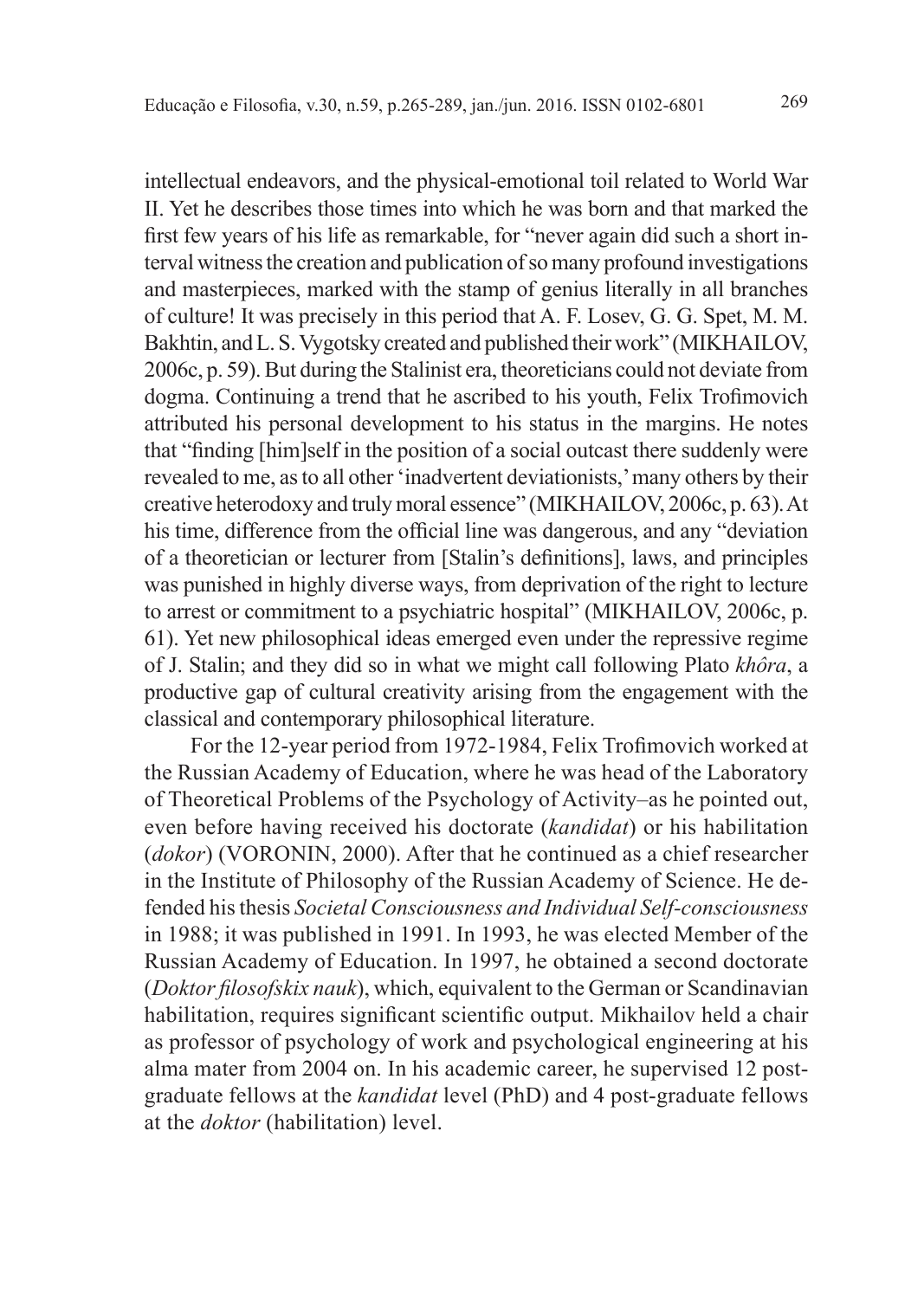It was during the years as the head of the Laboratory of Theoretical Problems of the Psychology of Activity, in 1982-1983, that D. Bakhurst had the opportunity to meet and spend time with Felix Trofi movich generally, where an important seminar took place that included, besides Bakhurst and Mikhailov, also the philosopher v.S. Bibler, the theorist v.A. Lektorsky, and the educational psychologist v.V. Davydov, then Director of the Institute of General and Pedagogical Psychology in Moscow (BAKHURST *et al*., 1995).

Reflecting on his youth, Felix Trofi movich talks about avidly reading, including Dickens and Dostoyevsky, the latter of which was perhaps his most famous author. At the time, though only 13-14 years old, he and his friends were heavily drinking, after having become acquainted with its taste while working voluntarily in labor camps. But he thinks that his avid reading saved him. In ninth grade, Felix Trofimovich had read v.Lenin's major philosophical work, *Materialism and Empirio-Criticism*, which, by tenth grade, he already knew by heart, as he said. He found it brilliant and highly interesting, and he related this impression to the fact that he matured in philosophy. Together with the book *Anti-Dühring* (MARX & ENGELS, 1975) – which articulates the three main parts of Marx and Engel's teachings: dialectical and historical materialism, political economy, and the theory of scientific communism – it became one of the formative works in/on his development (VORONIN, 2000). However, when he attended lectures on dialectical materialism, he realized that the lectures were inconsistent with what he had read at home. He thought that the lectures and what he had to study to succeed in examinations were terribly simplistic. From the beginning, philosophers such as Plato, Aristotle, Spinoza, Fichte, Hegel, and the non-politicized (non-ideological) Karl Marx had special significance in his intellectual development (MIKHAILOV, 2006a). Their rigorous forms of investigation became for him a model for establishing a philosophical basis of psychology. Later, he was tremendously influenced by psychologist working within cultural-historical activity theory, including A. n.Leont'ev, A. R. Luria, and p.Ia. Galperin. The most important influences derived from his friendship and interactions with E. v.Il'enkov and v.V. Davydov.

Mikhailov was a forthright scholar: he did not hesitate to publically acknowledge his scholarly friends and where he disagreed with them. For example, he recounts a week he had spent with D. B. Elkonin in Berlin, where they were going to the movies or attended operatic performances. He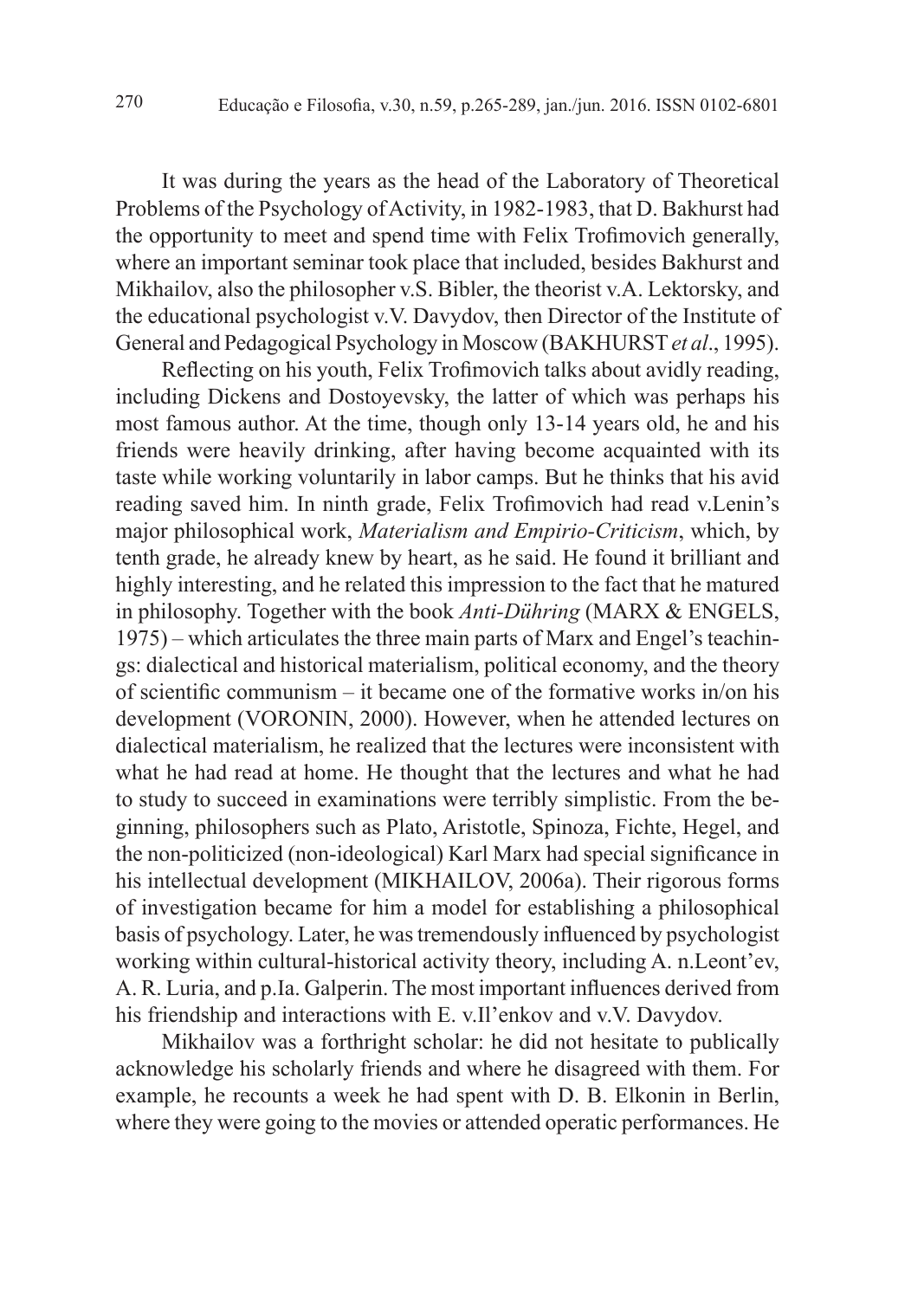notes that they had a lot of time for "heart-to-heart theoretical conversations," and in these conversations "disputes flared up frequently" (MIKHAILOV, 2006b, p. 38). For example, he notes being especially critical of Elkonin's idea of *leading activity* and that he attacked the latter "desperately criticizing" this idea. It turns out that a departure of the school-centered idea of leading activity was initiated by an incident in Elkonin's own life, which the psychologist related to Felix Trofimovich during a train-ride to some conference. Elkonin's four-year old grandson had responded to the request to bring a cup of tea and in this address by his grandfather came to understand that he was needed. It was in the everyday setting of his home office that Elkonin became to deeply understand one of Vygotsky's classic ideas: "man lives in a world of senses and affects, add ressed to himself and addressed by him to others" (MIKHAILOV, 2006b, p. 39). It is in this case that ceases to exist the idea of a "learning activity," at least in the (narrow) way in which Elkonin and Davydov had formulated it. Living communication, where participants address, and feel addressed by, each other. In cultural-educational centers, where adults and children work on a single task of mutual interest, learning would occur in accord with the language of the child's own voice.

Where might we find the personality of Felix Trofi movich most expressed? It turns out in an article, which he began to "establish that cultural-historical activity has turned into a myth" (MIKHAILOV, 2006b, p. 21) only to find out in the course of his writing, and with some surprise, that cultural-historical theory is *alive*, and, as such, "has its methodological bases and problems" (MIKHAILOV, 2006b, p. 50). It is in the dialectic of working out the theory that he also identifies it as *living*, inherently contradictory phenomenon in the course of becoming. It is throughout his work that Felix Trofi movich has contributed to the development of a general psychology that was already foreshadowed in the writings of L. S. Vygotsky some 80 years ago but always remains to (be-)come, for when it *ceases* to (be-) come it is dead.

#### **Major themes in the work**

In this section, we focus on three main themes in the work of Mikhailov that he himself highlighted in an interview (VORONIN, 2000): (a) the relationship between self and other, individual and society, well captured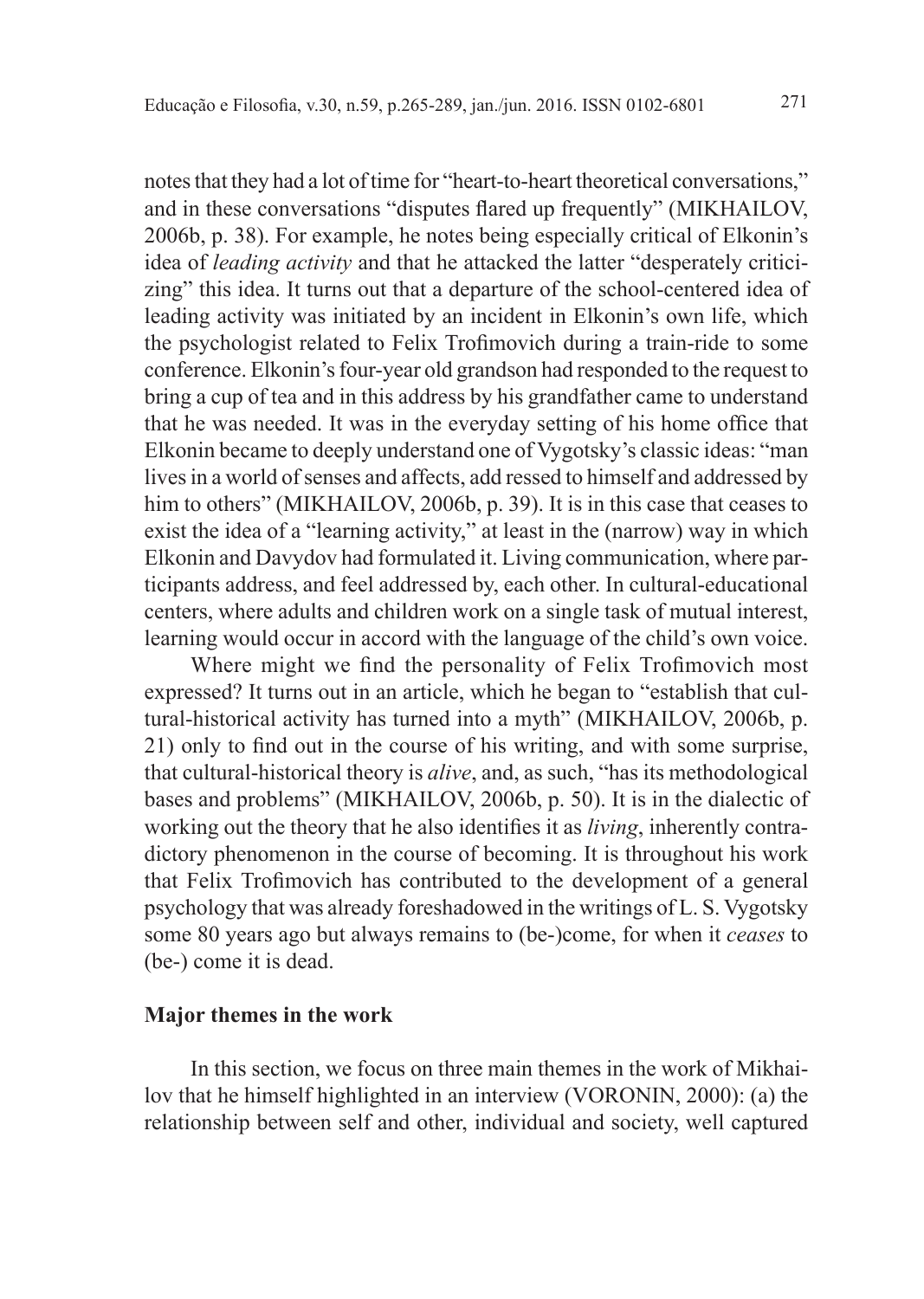in the title of one of his papers "The 'Other Within' of Psychology"; (b) the dialectical materialist method of investigation; and (c) implications for pedagogy, curriculum and instruction.

# **The "Other Within" of psychology**

The "unit" of the psychic [is] the *act of communication, the act of addressing others and addressing the self as some kind of other* (MIKHAILOV, 2006b, p. 36).

We chose as the title of this section the title of one of Mikhailov's articles, because it expresses so well the core concern of his thought, which exists "in the idea of the sense-generating address (of news, speech, missive) to the world of another person in the hope of a kind, clever, esthetically expressive and invariably sincere, authentic (literally: creatively original) *response*" (KUDRYAVTSEV, 2006, p. 8). It is that same addressivity that we can also find in the work of the literary scholar M. M. Bakhtin (e.g., 1984); it is precisely on the lack of addressivity in the approach *object-oriented activity* that leads to his critique of the latter approach (MIKHAILOV, 2006b). And that addressivity also leads to *answerability*, one of the central notions Bakhtin (1993) had developed and that also marked the above-noted seminar involving D. Bakhurst. To illustrate this idea, which has yet to be comprehended in the West, consider the following exchange between a second-grade teacher and one of her students, Gina, in a mathematics lesson, where the motive is to arrive at a new form of classification of objects that is not based on color or size. Gina has placed her object on a new mat but has not provided a justification. After Gina has not come forth with a statement of her thought even though there had been a considerable amount of time, the teacher *addresses* the student again, first by formulating the issue "there must be something different because you gave it its new, its own category," and then by offering another invitation for stating thought, "can you tell us what you thought was different between the two" (turn 05).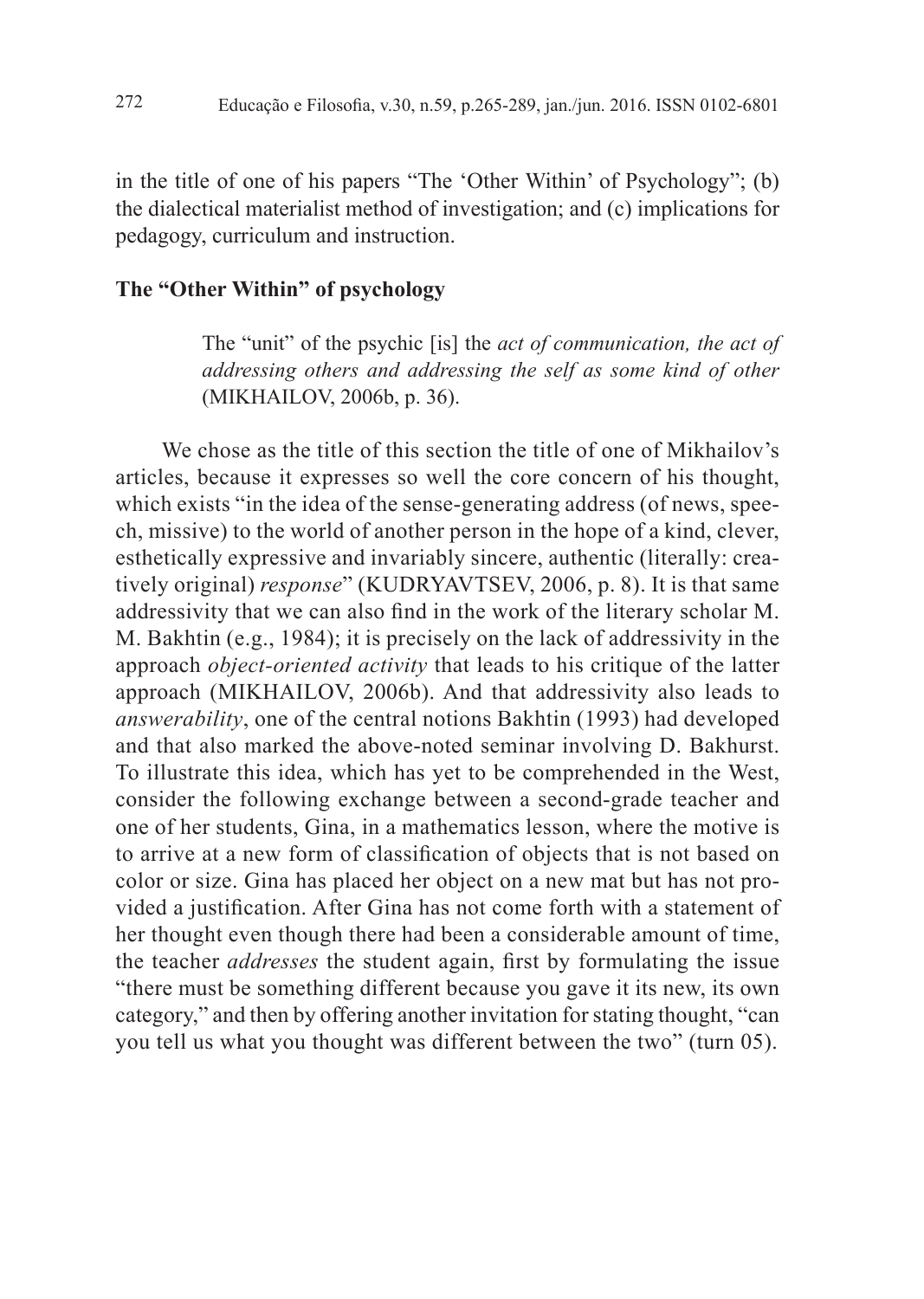### **Fragment 1**

- 01 ((*Gina places her object, as in offprint.*))
- 02 (0.8) ((*Gina retreats to her seat.*))
- 03 W: now can you tell us what you're thinking?
- 04 (3.5) ((*Gina scratches her ear and brings her hand to her chin as culture associates with thinking.*))
- 05 W: there must be something different ((*Mrs. Winter gesticulates towards objects on the floor*) because you gave it its new, its own category; can you tell us what you thought was different between the two ((*Mrs. Winter points to the cube and cylinder*))
	- 06 (0.8)
	- 07 G: they're different shapes? ((*Changes gaze and body from being oriented towards objects to face of Mrs. Winter*.))

In turn 05, Mrs. Winter talks; but she talks not merely to empty some contents of her mind into the public arena of the classroom. Instead, she orients towards Gina and directly addresses the girl. Mrs. Winter does so using a language that is not her own but that has come to her from "the Other," which, therefore, in the form of language resi-



des within her (MIKHAILOV, 2001). And in orienting towards the child, Mrs. Winter uses a language inherently considered intelligible by Gina and her classmates, for she could not hope for any reply unless the children understand. That is, the statement Mrs. Winter directs towards Gina not only has come from the Other, but also returns to the Other; and it is shaped by the intellectual needs of that Other. That is, the statement "can you tell us what you thought was different between the two" is shaped, in content and form, through and through by the addressee in whose ears the words ring while they unfurl from Mrs. Winter's mouth. Precisely when she expresses herself, she also materializes what is not hers and, in this, concretizes the human essence, which exists as a contradiction that is the heart of the *be-*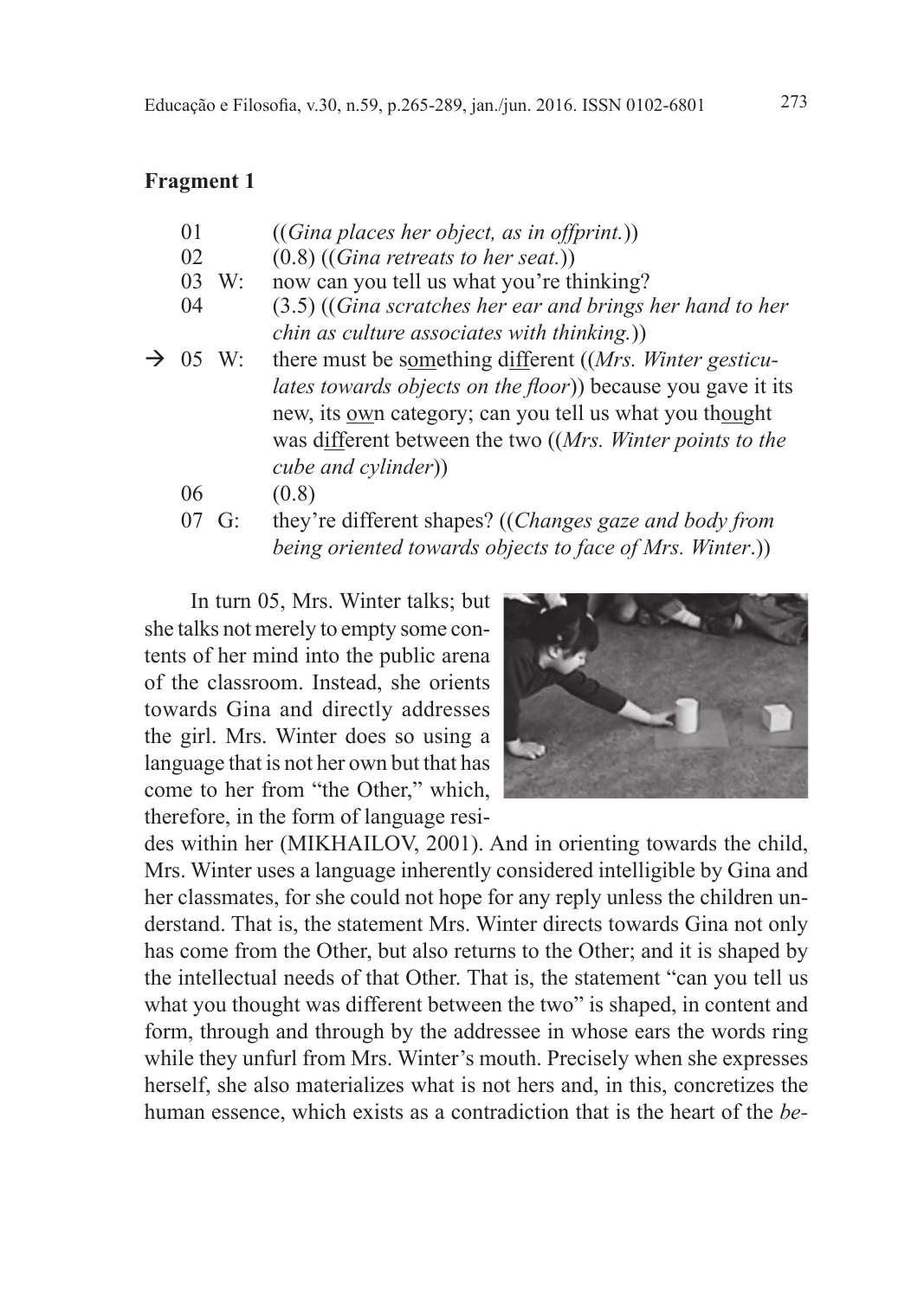*coming* of human life-activity (BAKHURST et al., 1995). Of course, the *address*, which offers up a question, is inviting a *response*. And it is geared to obtaining precisely this response, an orientation that is even more salient in this case where there is a question | reply pair in the making.

Following a brief pause, Gina responds to the invitation by accepting it, offering up a candidate difference: shape. Although this is a response, it also addresses itself to the Other, her Mrs. Winter. The same analysis is valid for Gina, who, using a language that has come from the Other, returns it to the Other in her reply. This statement "they're different shapes" again is not just something from and characteristic of the mind of the child but instead (a) constitutes a transformation and building on the voice of the Other and (b) is geared towards the Other as a sincere and expressive return to the invitation received. We observe this phenomenon of the "'Other Within' for the psychologist" that has been a central concern of Felix Trofi movich in the following rendering of the structure in the two turns. Those very words that Mrs. Winter speaks also are the words that Gina hears. These words are not the words of one person, for as such they would not be words at all (VYGOTSKIJ, 1934). Instead, the structure highlights the fact that "the word is in consciousness, following Feuerbach, impossible for one, but is a possibility for two (VYGOTSKIJ, 1934, p. 318). This double ownership of the word is expressed in a re-transcription of parts of Fragment 1 as the sociological dimension (Figure 1). In each word we find a "process" of active intercourse," which is "resolving the given contradiction, the dialogue between the general and the particular" (MIKHAILOV, 1980, p. 179) in the sense that the word belongs to all (general) and resonates in the mouth or ear of each participant (particular). "In the real space and time of intercourse this contradiction becomes a dialogue of two representatives of the particular or, if you will, two particular representations of the general" (MIKHAILOV, 1980, p. 179).

Felix Trofimovich pursued an agenda that we also see in Vygotskij's work, which is the tie between societal consciousness and individual self-consciousness and the recognition that "language is practical consciousness that exists for other human beings and therefore also for myself" (VYGOTSKIJ, 1934, p. 318). As Figure 1 shows, the psychological dimension cannot be separated from the sociological one, and the ability to respond is presupposed in the ability to speak and address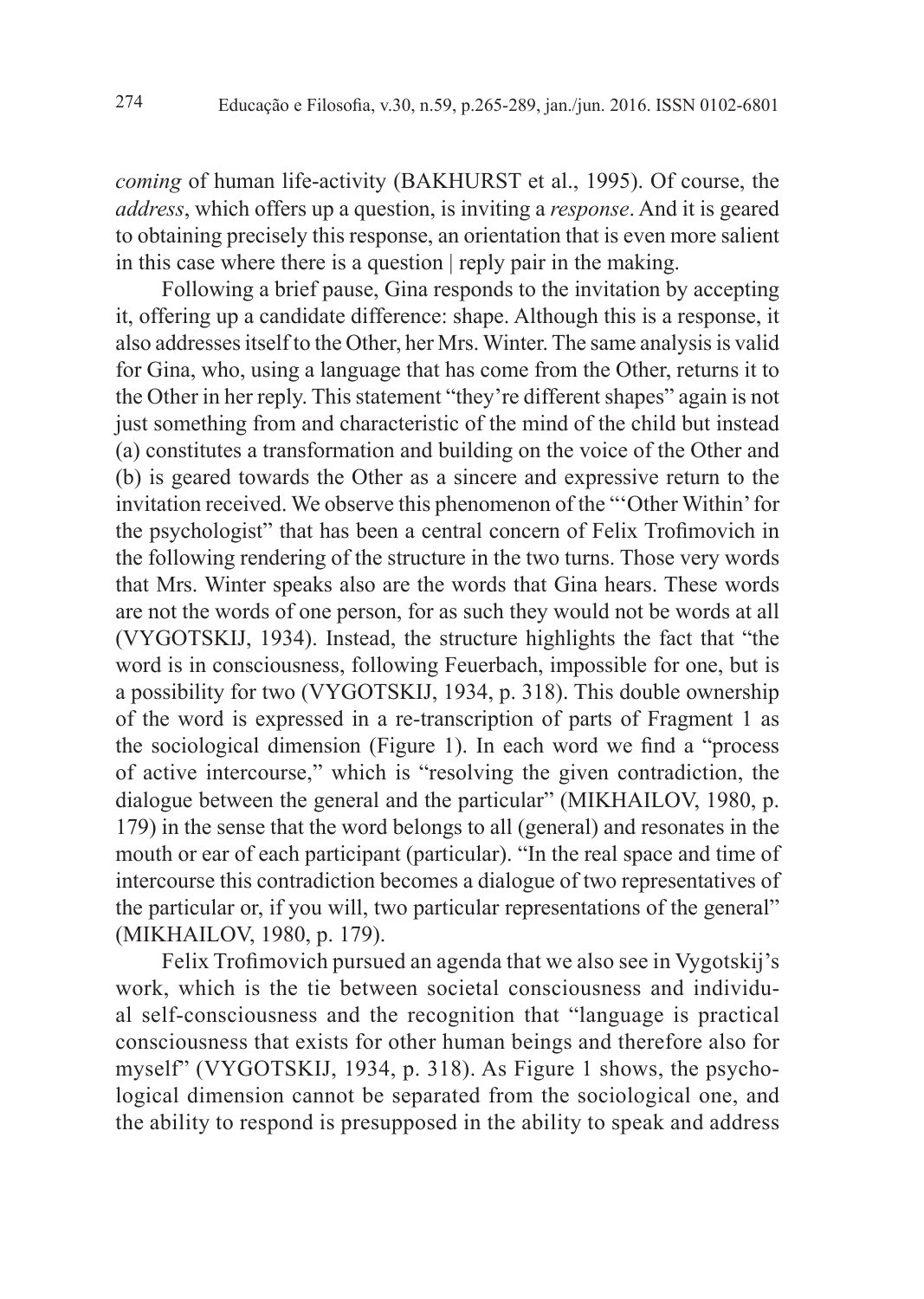another. There would be no use for speaking unless there was not already the capacity to hear (i.e., understand), listen, and to respond. This is a position that we also find in language philosophy at the time, and, "his work coincided in no way by accident with revolutionary breakthroughs in the theory of language . . . and in the theory of verbal creativity (M. M. Bakhtin)" (MIKHAILOV, 2001, p. 15). Indeed, many of the statements Vygotskij makes can also be found in a book by the Bakhtin associate v.N. Vološinov (1930), *Marksizm i filosofija jazyka* [Marxism and the philosophy of language] (e.g., ROTH, 2013).

| ∧<br>Sociological<br>↓ | 05 | W (says): can you tell us what you<br>thought was different between the two           |    |                                                |
|------------------------|----|---------------------------------------------------------------------------------------|----|------------------------------------------------|
|                        | 05 | G ( <i>hears</i> ): can you tell us what you<br>thought was different between the two | 07 | ( <i>speaks</i> ): they're<br>different shapes |

#### **Psychological**

**Figure 1**. Each act of speaking irreducibly involves sociological and psychological dimensions because the word in the mouth of the speaker also rings in the ear of the recipient, whose active reception is the first part of the diastatic response spread across reception and reply.

For Felix Trofi movich, it was precisely in this logic of the address and anticipated response that we can find the origin of human culture. He extends Vygotskij's insistence of the unity of affect and intellect; and, like Vygotskij, he pursues the contention that "*affective thought as an attribute of life* is the proper object of psychology" (KUDRYAVTSEV, 2006, p. 9). Affect also is notable in Fragment 1, in the form of intonations. Thus, for example, we can hear Gina's uncertainty, when the intonation rises towards the end of the statement, which allows us to hear it as a question. That is, even though the statement can be heard as a reply to the question about what is different between the two shapes on the floor, it can also be heard as a question. Gina offers up a possible answer and at the same time queries whether this is *the* answer to the question thereby leaving open the possibility that there might be another, perhaps better answer as well.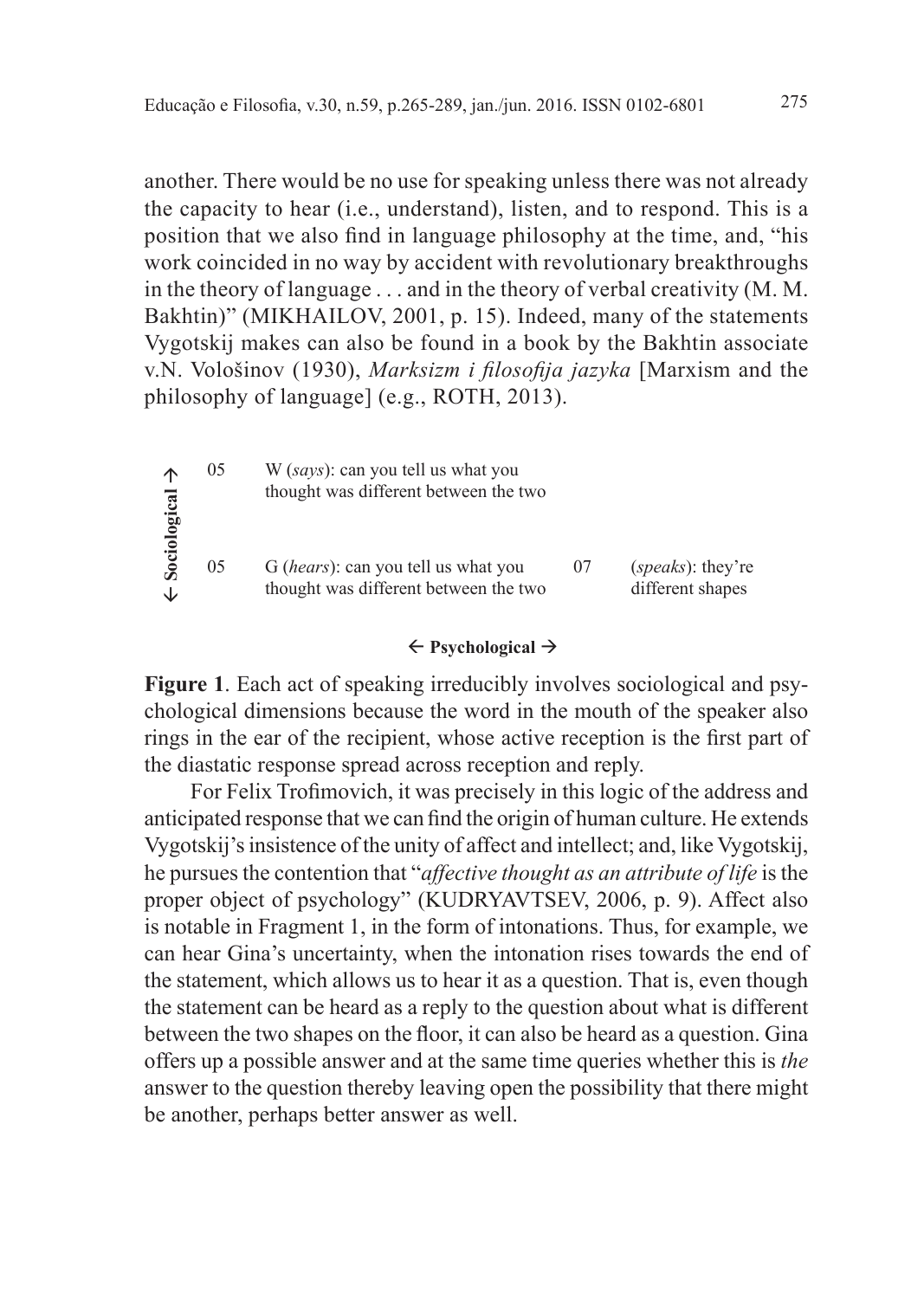Gina's turn allows us to consider another problematic at the heart of Mikhailov's work that constitutes a continuation from Vygotskij: the soci(et)al. We observe it here in the fact that the statement in turn 07 is not an answer in itself. The nature of the turn as answer cannot be provided by traditional semantic or syntactic analysis. Instead, the nature of the turn as answer has sociological origin – it is a function of the sequentially ordered turn taking that constitutes relations (Figure 1). The answer is a *social* rather than linguistic fact; and it is in the sociality of the turn taking that we can find the primacy of the social as it exists in Vygotskij's and in Felix Trofimovich's work.

We can also see here the importance of the unity of the material body of the word and its semantic aspects. Too frequently – and almost exclusively especially in the postmodern and post-structural approaches – scholars are concerned with "meaning," all the while forgetting that in many instances the "meaning" of a word is completely irrelevant. Thus, Vološinov (1930) and Vygotskij (1934) discuss a story from the *Diary of an Author* by Dostoevsky, in which six drunken workmen have a "conversation," which exists of six repetitions of the same word too obscene to be named and printed. But the obscenity is not the point at all. Instead, Dostoevsky heard affectively charged commentaries on some part of the conversation that had occurred earlier. In the same way, I found in my dataset a classroom episode in which the word "penis" was articulated ten times in sequence; and yet the dictionary sense of "penis" was never an issue (ROTH, 2015). Separating the semantic aspects of the word from its material body lies at the heart of the problems of traditional psychology and linguistics (VYGOTSKIJ, 1934); and that same separation renews Cartesianism, Descartes cannot really be held accountable for that continuation (MIKHAILOV, 2001). Thus, the currently pervasive idea of mediators – sitting somewhere in the middle between "man's spiritual life and the corporally extended substance linking the two together" (MIKHAILOV, 2001, p. 6) – reproduces the separation of mind and body rather than overcoming it. Stating that most of the scholars referring to Vygotskij do so to meet their own specific needs and in contradistinction to what the scholar was about, Mikhailov adopts from Vygotskij the solution to the body–mind problem in the *real* Spinoza: "the *one substance* was the key to the concept of 'one's intimate other'" (MIKHAILOV, 2001, p. 11). Thus, lines of bio-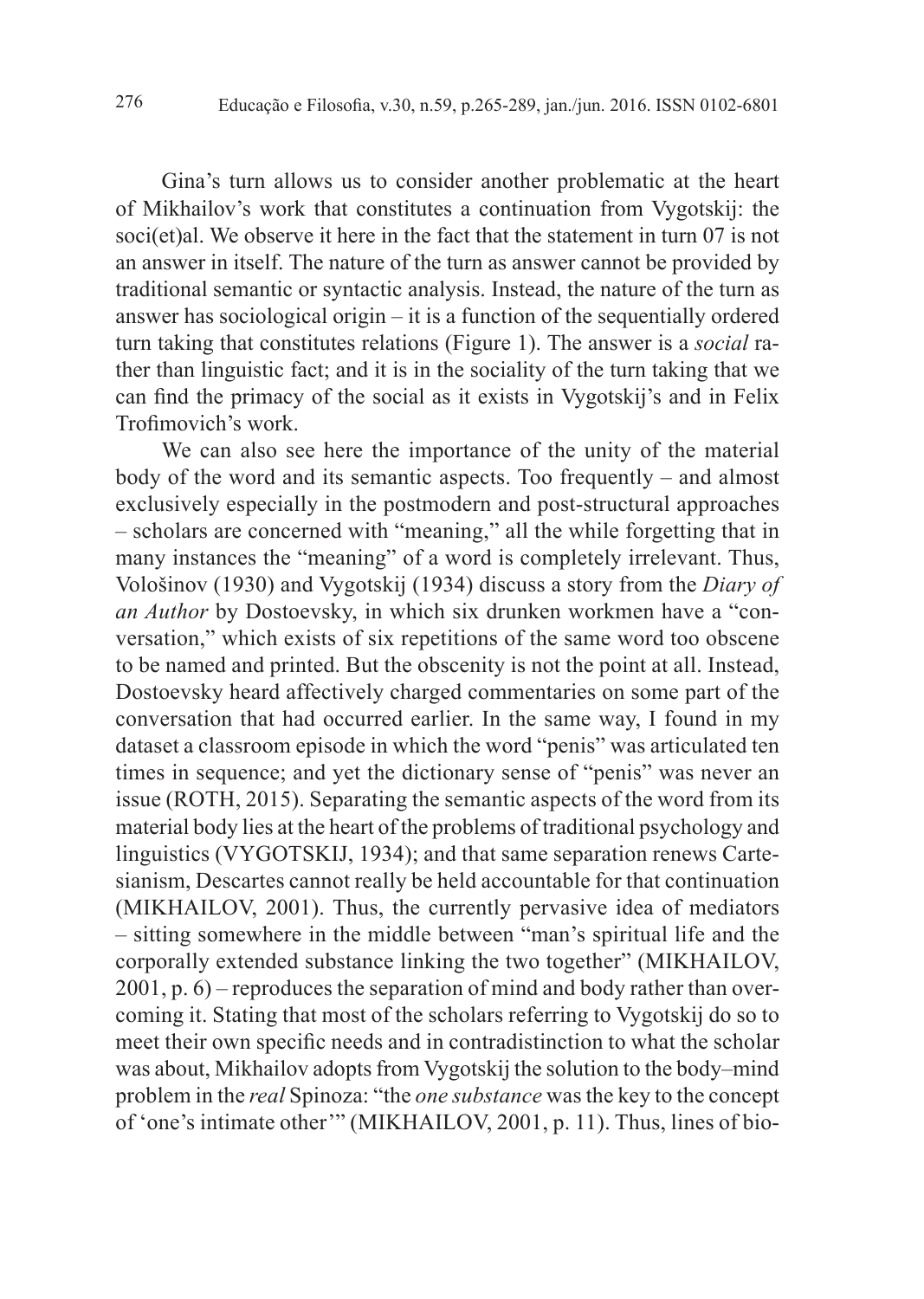logical and cultural development form a meshwork that cannot be taken apart without misinterpreting what development is all about. Although he recognizes that some Western scholars have taken up the idea of the *unity* of opposites – the sort of parallelism between biology and culture, body and mind that Vygotsky (1999) in his *Teaching about Emotion* decries – he rejects their version, because the material and the spiritual are treated at two very different phenomena held together by human life. But this is not the unit that Mikhailov, as Vygotskij, was after, which is a Spinozist one: "an instance of two different manifestations of one process, the process of genesis, diversification, and growing complexity of *one and the same* principle" (VYGOTSKY, 1999, p. 14, original emphasis).

Pursuing the same goal as Vygotskij, the unity of body and mind, Mikhailov notes that there is a point with which he disagrees with the former, which lies in his aphorism from a late manuscript "Tool and Sign in the Development of the Child" (VYGOTSKY, 1984): "if at the beginning of development stands the deed, independent of the word, then at its end stands the word becoming deed. It is the word that makes the action of man free" (VYGOTSKY, 1984, p. 89). Mikhailov disagrees because there still exists an either/or. He suggests, however, that Vygotskij died too young to address this problem, which he has taken on to address and, thereby, build on and further develop the seeds that Vygotskij had sown. There cannot be a "mutual determination" of self and Other, but instead, there is only one substance. Material form realizes and is present in the mind, for which it exists; and mind exists in and for material form. He paraphrases an aphorism by the German author-poet J. W. von Goethe for his own purposes, which represents an advanced formulation of his Spinozism:

> There is nothing *other* for us from the outset that would not be our *own. For the very existence of the mind is possible only at the borderline where there is a continual coming and going of one into the other,* at their dynamic interface, as it were – an interface that is defined not by the fact of their difference (in other words, not by a difference in outward [discernible by the subject] states between what is psychologically *self* and what is *other*, the stuff of natural science, as it were), but by the single process of their mutual generation and determination. (MIKHAILOV, 2001, p. 21)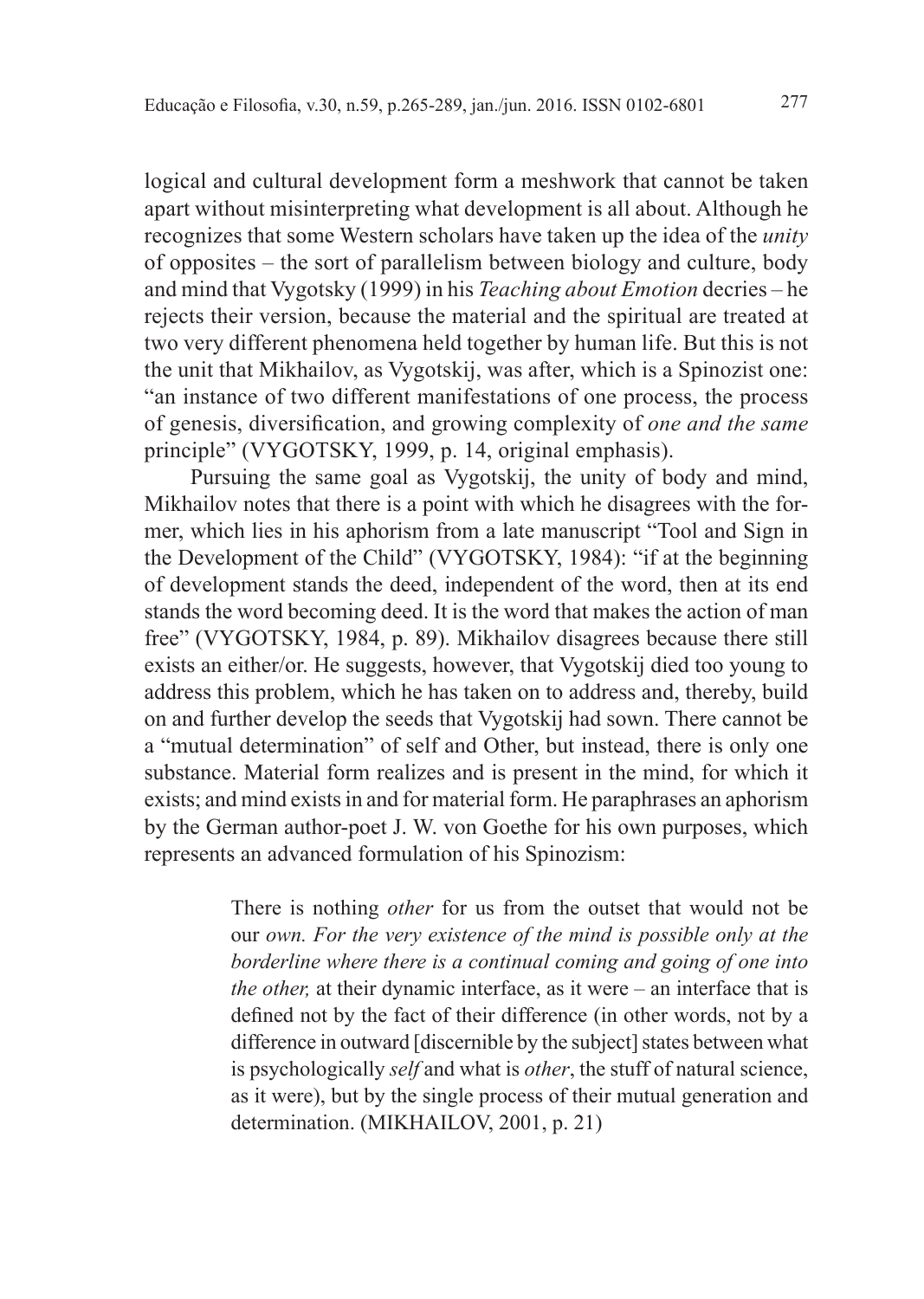Readers may recall what we say above about the exchange between Gina and Mrs. Winter, each using language that has come to them from the Other and that returns to the Other in their speaking. That continuous creation of self and Other, Felix Trofimovich finds at the heart of other scholars' works, including M. M. Bakhtin (e.g. 1984), who postulated as a first principle of dialogism the continuous dialogic *concordance*, where, even in the monologue of the confession, "the role of the other person was revealed, in whose sole light could any word about oneself be constructed" (BAKHTIN, 1984, p. 289). As we note above, when Gina speaks, her words are *for* Mrs. Winter, they reach towards her as towards the Other generally: the words spoken are hers and Mrs. Winter's simultaneously. Felix Trofimovich finds these ideas also in the writings of his old friend M. Mamardashvili, whom he quotes aphoristically: "Thought exists only at the moment of its creation, only as the act of the idea creating it here and now" (MIKHAILOV, 2001, p. 22).

The central location where such transformation occurs is joint activity in communication, such as we find in the exchanges between Mrs. Winter and her students generally and, in Fragment 1, with Gina in particular. This joint activity constitutes "a special psychological space," indeed, a "tense field of joint experience of a future action for one another with all the means of cooperation" (MIKHAILOV, 2001, p. 26). This cooperation includes making visible to the Other the ordered and orderly aspects of the situation, where each word in fact re/creates the experiential field of the Other – e.g., when Mrs. Winter articulates an invitation / question, which creates a new reality for Gina. As a consequence, joint activity "creates the borderline situation in which the alien is identical with one's own and one's own exists as an experienced reality of Other" (MIKHAILOV, 2001, p. 26). This, however, occurs from the beginning of a person's life so that everything a child comes to relate to – objects, language, others – are not mediators between the child and an alien (outside) world. Instead, these are subjectively her own just as they are subjectively everyone's. It is this position that Mikhailov develops in his doctoral dissertation *Obščestvennoe soznanie, samosoznanie individa* [Societal consciousness, individual self-consciousness]. Language, so Mikhailov (2006b) accepts and identifies as the hear of Vygotsky's cultural--historical logic, is not a mere means of communication between people but an environment for the realization of the historical being of humans. It is a fundamentally Spinozist position, which another friend of Felix Trofimovich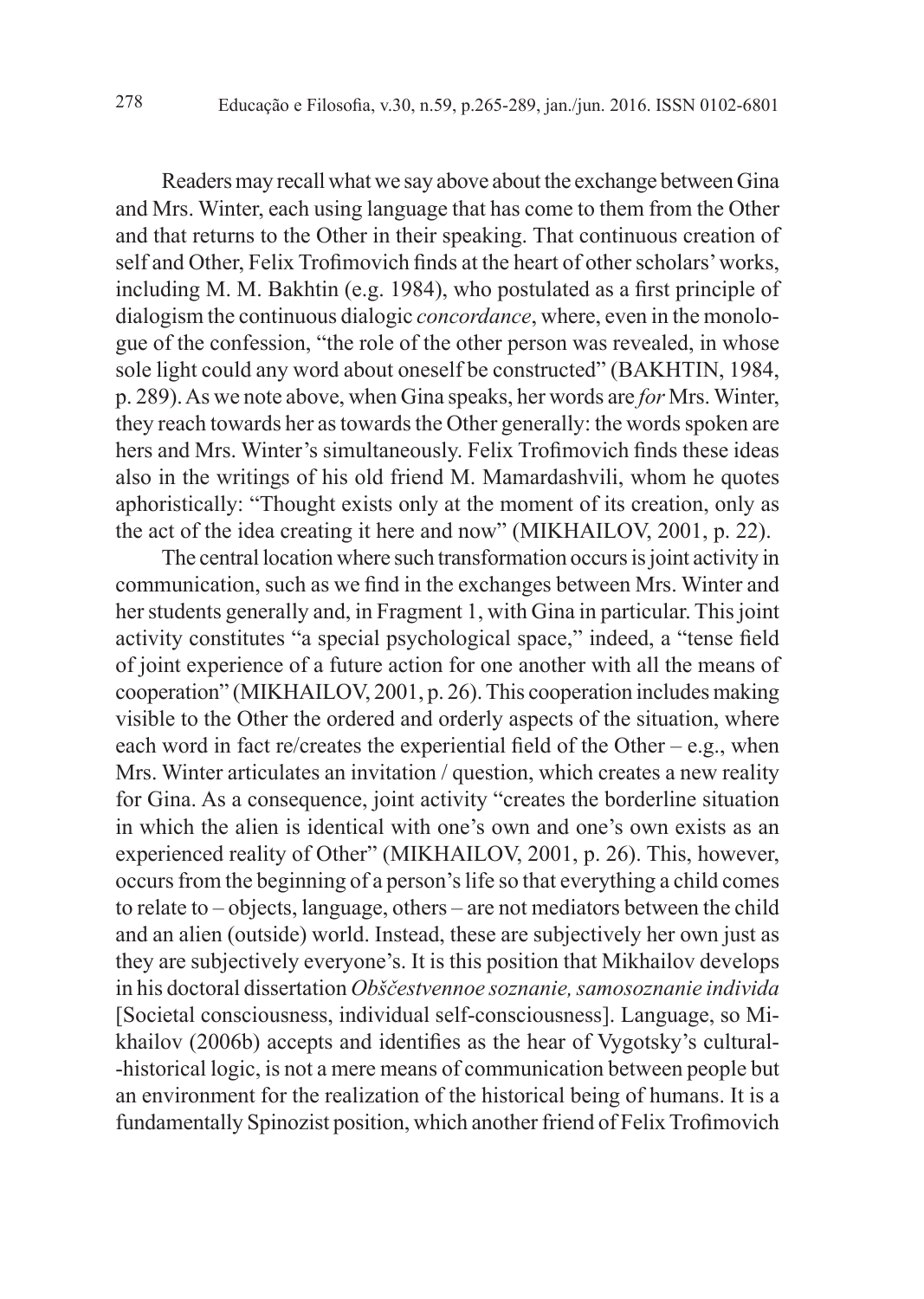explicates in his treatise *Dialectical Logic*: "the more numerous and varied the means it has 'to move and arrange external bodies', the more it has 'in common' with other bodies" (IL'ENKOV, 1977, p. 69).

Felix Trofimovich writes about communication as constituting a *moral* field, where an address to the other "reproduc<sup>[es]</sup> this field as an intersubjective reality" (MIKHAILOV, 2006b, p. 45). The nature of communication as a deontological field can easily be demonstrated with the materials in Fragment 1. Thus, there is a double responsibility in each turn because it retroactively attributes the effect to a preceding speaking turn while affecting the addressee in a future tense (ROTH, 2013). Thus, when Mrs. Winter says, "now can you tell us what you're thinking?" (turn 03), she in fact will have exposed Gina, who, in not replying, can be seen as not knowing or understanding. In orienting herself actively to the address of another, Gina actually has to expose herself and, thereby, makes herself vulnerable – e.g., to being exposed as incapable of providing a reply. But in not acting, Gina also exposes the teacher, who has de facto offered a question that the child cannot answer rather than having offered one that the child could have answered. That is, in Gina's not replying comes to be exposed Mrs. Winter's failure to ask questions appropriate to the level of the child. In their continued address to the other, and in accepting the address directed to themselves, Gina and Mrs. Winter in fact re/create the moral field that simultaneously constitutes their condition. This field is an intersubjective reality, not one of an encounter of individual subjectivities that are blind to the subjectivities of others. It is in this field that humans acquire the capacity for the subjective motivation of their actions. In other words, it is in that field that the tie of action and accounts so dear to ethnomethodological researchers comes to be established and it is in that field that our answerability comes to stand out. We observe that tie established in the joint work of Fragment 1, when Gina places her object, Mrs. Winter asks for her thinking, and Gina eventually replies, "they're different shapes." When that sequence of actions for and towards the other at some point later comes to be compiled into one action of Gina, what has been a social relation now is a higher psychological function – just as Vygotsky (1989) had suggested. What develops, Gina's subjectivity, simultaneously is intersubjectivity, here found as the relation of the three turns. Thus, "subjectivity is a specific life regime and not a characteristic of an observed individual" (MIKHAILOV, 2006b, p. 37). In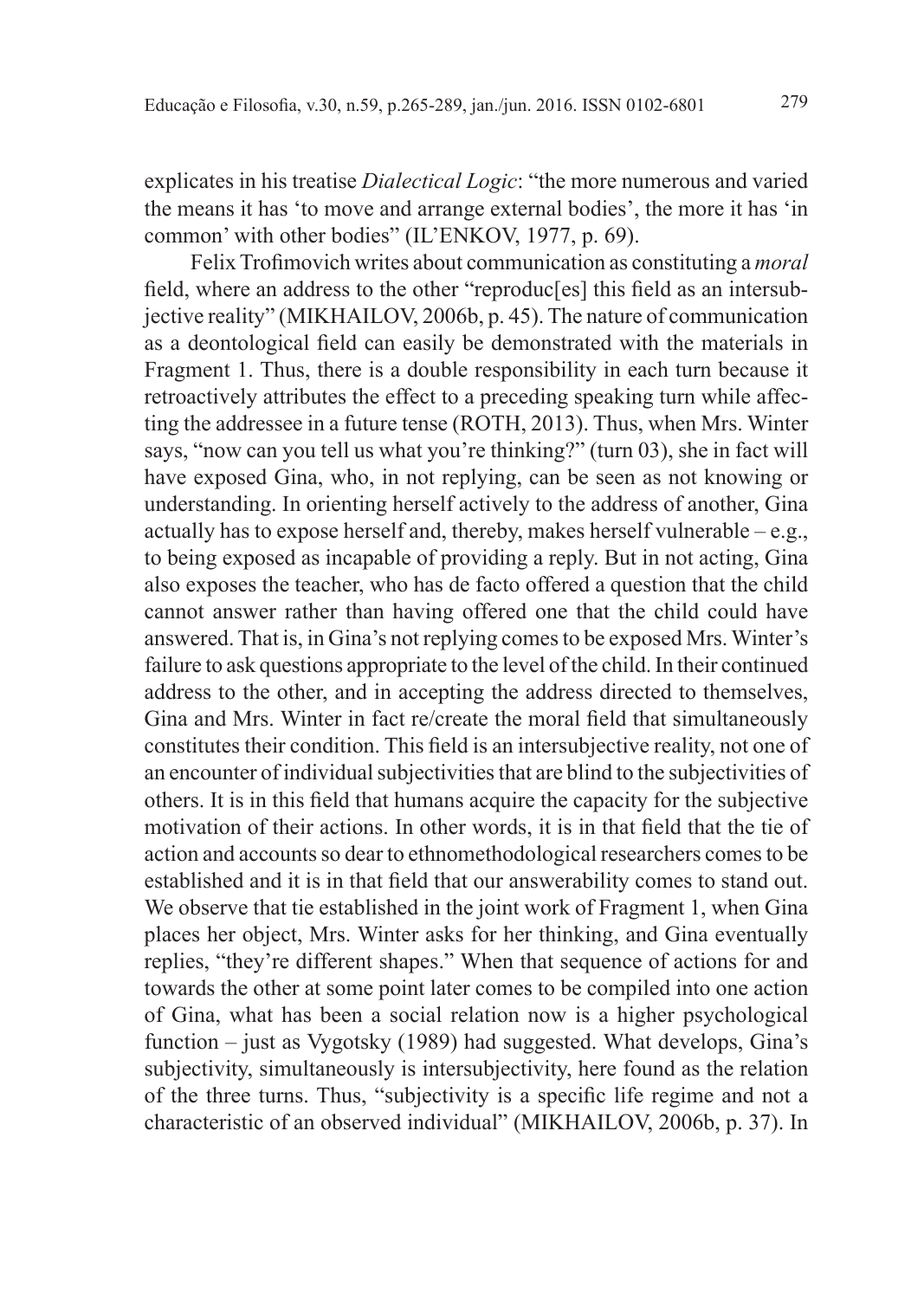this quotation, together with the contention that "the real and the ideal are an ordinary categorical (measure) pair, the inner contradiction of which is the moving force of any thought", we find condensed "the true continuation" of the ideas of Vygotsky" (MIKHAILOV, 2006b, p. 37), a continuation co-produced and espoused by its author, Felix Trofimovich Mikhailov, the subject of the present article. It encapsulates a fundamentally Spinozist theme, which characterizes the very last writings of Vygotsky, and that can be found throughout the writings of Felix Trofimovich.

#### **Dialectical method: in Vygotsky's footsteps**

So it is from the history of nature and of human society that the laws of dialectics are abstracted. These are nothing other than the most general laws of the two phases of the historical development of thinking. And they are reducible mainly to three:

the law of the transformation of quantity into quality and vice versa; the law of the interpenetration of opposites;

the law of the negation of negation (MARX/ENGELS, 1975, p. 348).

Mikhailov constitutes a continuation of Vygotsky not only in the substance of his analysis and writing but also in the method, particularly as this is outlined in the "Istoricheskij smysl psikhologicheskogo krizisa [Historical Sense of the Crisis of Psychology" (VYGOTSKIJ, 1982). It is not by accident, therefore, that he would reference this Vygotskij essay in his deconstruction of a key term of the activity approach: the object-oriented nature of activity (MIKHAILOV, 2004). Here, deconstruction is to be taken in the sense of the German *Abbau*, in the tradition of G. W. F. Hegel and M. Heidegger, where a construction is taken apart for the purpose of rebuilding it bottom up and in new ways. In this essay, he denotes his approach as the *conceptual-genetic method*, while pointing out the weaknesses of the comparative historical and comparative categorical methods because they fail to take into account how new formations – such as object-orientation – could have come about from, based on, and using the tools available in non-object-oriented activity. He shows how these other two methods alone, though also included in his own method, lead researchers back to body-mind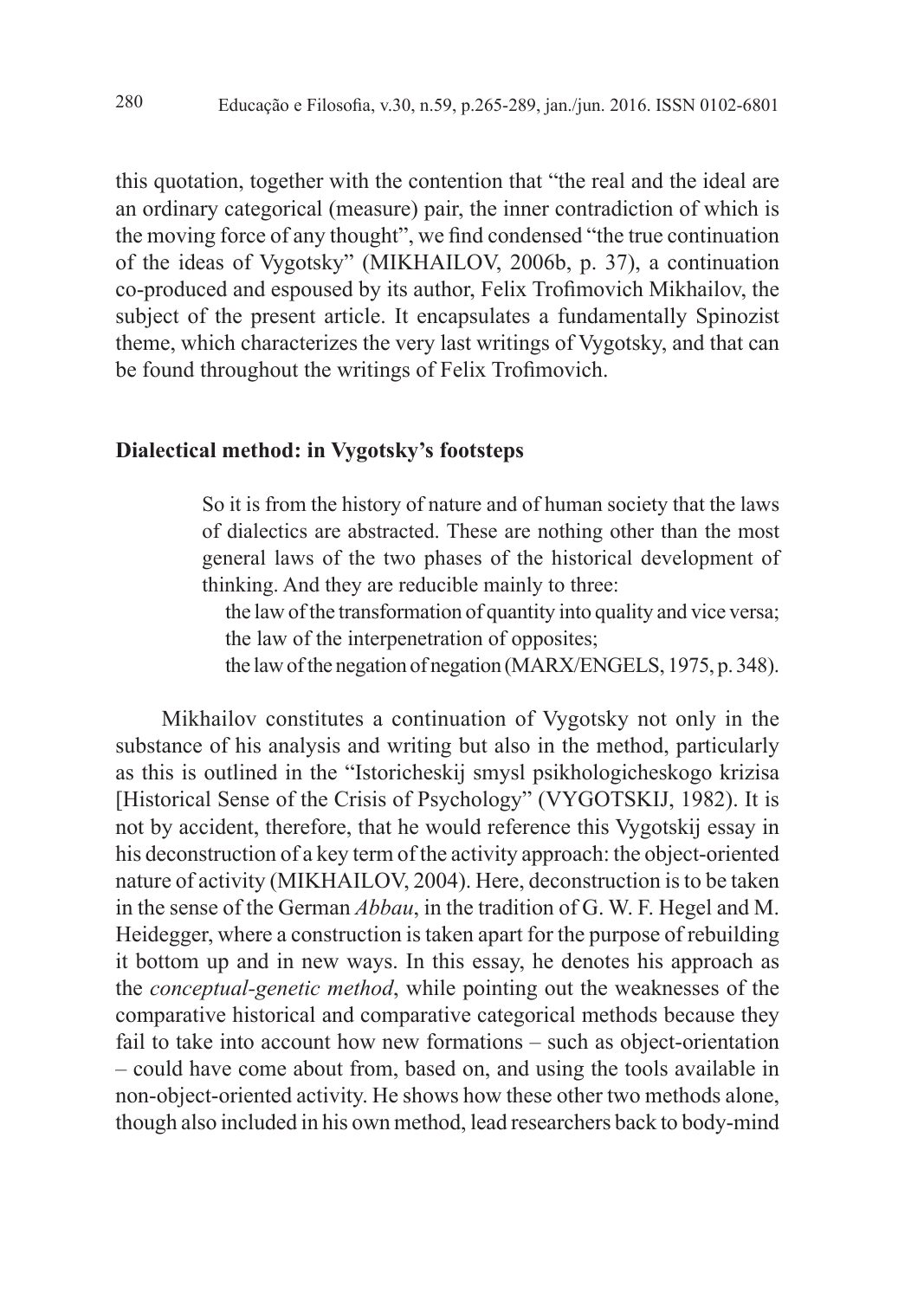dualism sometimes hidden in the idea of a parallelism of body and mind. Most importantly, he suggests that whereas "the supporters of 'the activity approach' name Vygotsky as its founding father," he in fact pursued a very different goal than they, one in direct opposition, by "striv[ing] to affirm a different principle of their merger [of nature and culture] – the principle of unity *with difference*, unity but unity of *opposites*" (MIKHAILOV, 2004, p. 18). Accordingly, nature and culture, as per Spinoza, are but two manifestations of a single substance: self-creating Nature.

Mikhailov's way of reasoning is dialectical, identifying, among others, the law of the transformation of quantity into quality. Thus, he argues in a dialectical materialist way, that what is characteristically human – as distinct from other animals generally arose as a *qualitatively* new form that was unattainable by mere quantitative increments from existing forms among primates, including tool use. That is, the essence of "actual development – the process of form of a *new* quality" lies in the fact that it "remains outside of its own frame of reference" (MIKHAILOV, 1980, p. 166). He argues, just as Vygotskij (1982) has done, that the intellect of the chimpanzee, the most advanced form of thinking in the animal world, is *qualitatively* (in kind and type) different from the human intellect. What arose was precisely the "man's voluntary and goal-conforming life-activity" (VYGOTSKJ, 1982, p. 25). Mikhailov uses the classical philosophical term *causa sui* to denote that the new formation – Vygotsky called it neoformation – arose without having its ground (cause) in previous formations. Given the wide popularization of chaos theory, readers will be familiar with the diagrams exhibiting the bifurcation of a system where new states emerge that cannot be causally related to the states possible prior to the bifurcation. Mikhailov shows that the foundation of the new quality "cannot be a *mediator* between *nature* and the *individuals* of our conjectured population, if only because it is precisely the mediator that predetermines the contrary dichotomy" (VYGOTSKJ, 1982, p. 25). Instead, "the transformation of the subjective motivation of our forebears' behavior occurred in the most object-oriented sphere of subjectivity – that is, in that mutual relation whose object is precisely the externalized subjectivity of the other" (VYGOTSKJ, 1982, p. 25).

The problem of showing how something completely new can emerge cannot be solved in classical psychological approaches because they work with variables; and variables only change quantitatively. Only approaches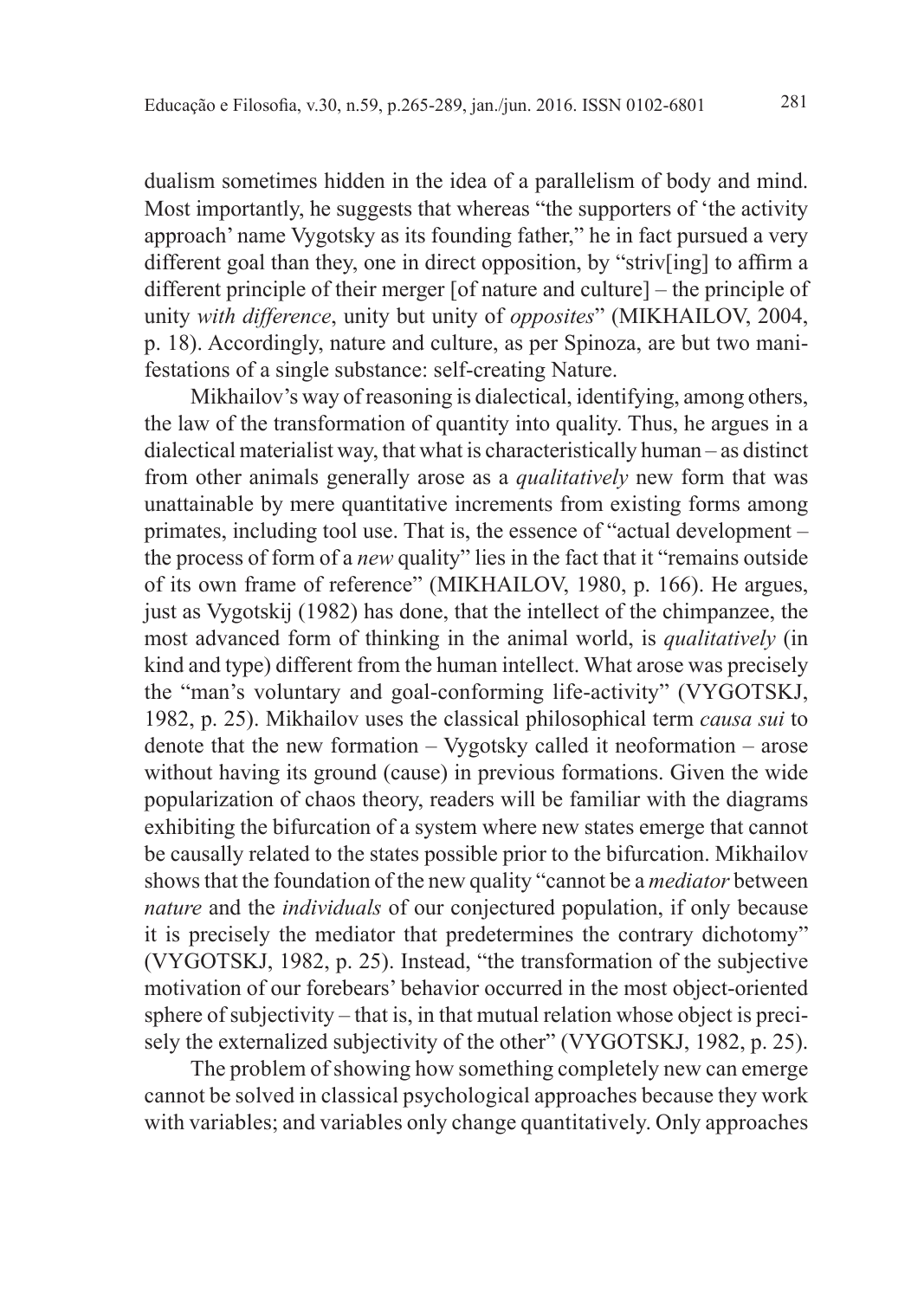that allow quantity to change into quality, and quality into quantity, can deal with the emergence of the new from continuous variation of the old. For those familiar with dialectical materialism, it is not without surprise that Felix Trofimovich would refer to the same law of the transformation of quantity into quality, initially articulated by Engels, to which Vygotskij (1982) also appeals. This is so because "we are compelled to acknowledge that no adaptations or 'improvements,' no *more, faster, more intensive,*  and other such *quantitative* spells are capable of making inherited species-specific traits of involuntary behavior voluntary" (MIKHAILOV, 2004, p. 16). And just like Vygotsky, who grounded himself in Marx/ Engels, he seeks the essence of the phenomenon in the most developed forms of behavior, in the most difficult of cases, because it is here that the *general* laws are most clearly apparent. This does not mean that he does a teleological construction but instead that he engages in finding what is general in the Spinozist unity that allows the emergence of culture by sublating evolutionary processes, where the term sublating (Hegel's *aufheben*) has the sense of overcoming and of retaining/keeping. Thus, "object-substantive thinking" that underlies all labor and object-oriented activity can be reconstructed logically "only by relying on the highest forms of self-reflective self-consciousness that most fully represent its essence" (MIKHAILOV, 2004, p. 16). We do so "by positing precisely that essence as force that transformed the type of life-activity of that population (or those populations of animals to which we owe our existence on the planet" (MIKHAILOV, 2004, p. 16).

We already see in the preceding section that the self and Other interpenetrate, just as the second special law of dialectics states (see introductory quotation). In the analysis of Fragment 1, we show how the social relation between Mrs. Winter and Gina is the first appearance of the link between an action (a mathematical classification) and its account; later, that relation will appear in Gina's contributions to the classroom talk. For Vygotsky (1989), such relations are the origin of all higher psychological functions. And it is precisely that new, social relation of our forebears that emerges in anthropogenesis: "a relation to one another's subjectivity that generated its own reflexivity" (MIKHAILOV, 2004, p. 27). This relation itself was not "in itself capable of transforming the natural factors of their life but did turn out to be capable of transforming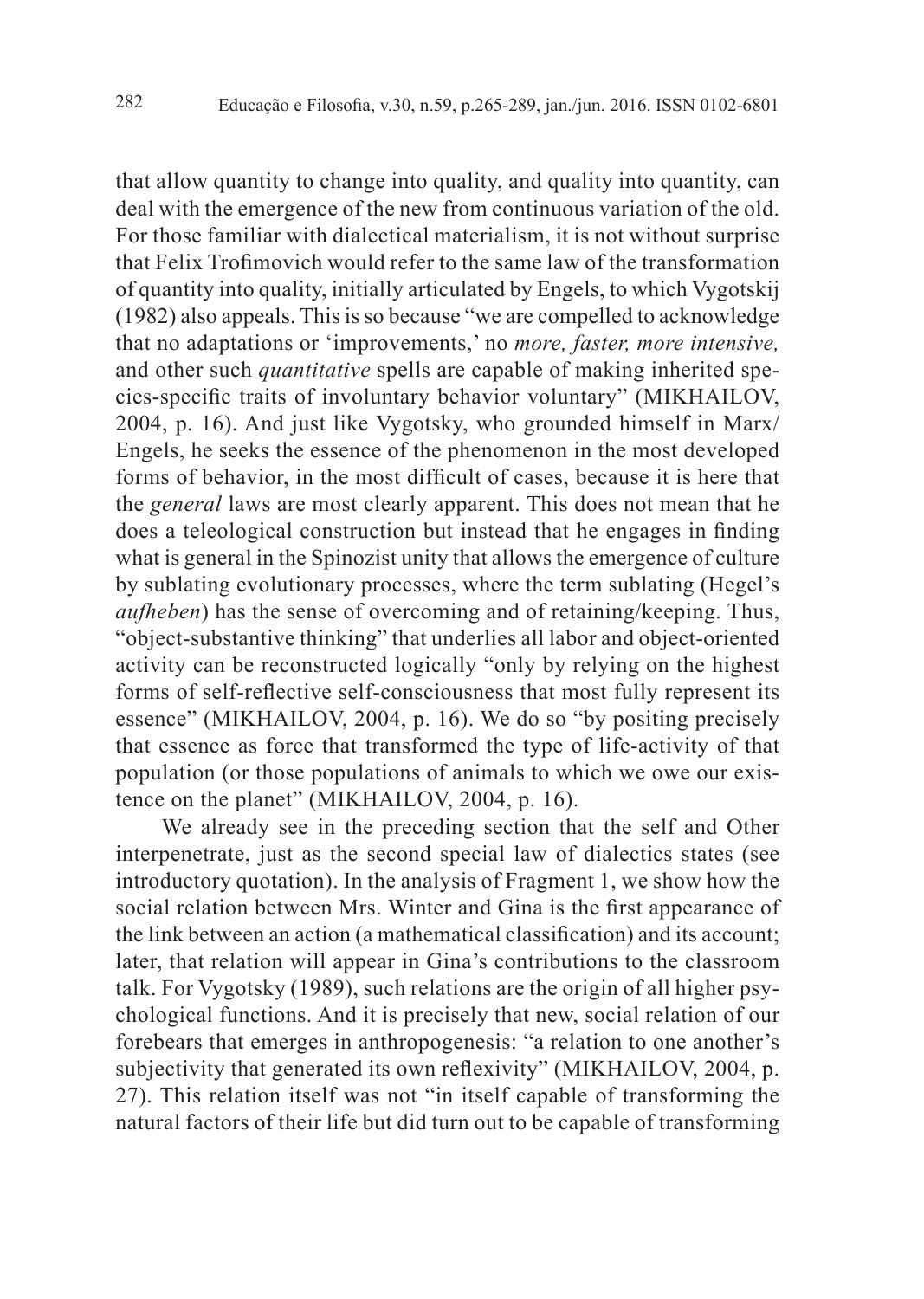the subjective behavioral motivation of the *other* into experience of the *self* as the new formation" (MIKHAILOV, 2004, p. 27). That relation to another's subjectivity is shown in our analysis of Fragment 1: in the form of how each speaker orients towards the recipient, addresses the *Other*, speaks for her benefit, by using the language of the Other into experience of the self, for example, in Gina's experience of a reply to the invitation to state *her* thinking: "they're different shapes." That "intra-intersubjectively" available, objective presence of the motive of activity is what distinguishes humans from other animals. It arose in anthropogenesis when the "*intrasubjective* motive of the constant and indispensable reproduction of the *intersubjectivity* of shared existence appeared before them just as much *from without* as the form of the stone surface of cave walls or other shelters" (MIKHAILOV, 2004, p. 28). The order of the shared, inter-intrasubjective reality is not just there, but it is continually made visible by participants, such as when Mrs. Winter, by saying "now can you tell us what you're thinking" not only invites Gina but indeed co-articulates that the thinking was not yet apparent; and making thinking apparent is one of the fundamental properties of mathematical activity that distinguishes it from other activities where the mere fact of placing something in the proper way is sufficient for the purposes at hand. In other context, the thinking does not have to be made public and objectivized, and it is only when there is cause for disagreement that a classification objectified through an act is questioned or rectified. That is, it is that very relation between Mrs. Winter and Gina that the ordered and orderly nature of *mathematical* activity first comes to exist. The forms of culture and social order are objective because since her birth, every person finds and exhibits it in the ways and means of intercourse she encounters (MIKHAILOV, 1980). Thus, Mrs. Winter and Gina, "as each individualised *Homo sapiens*, is an individuality only insofar as the process of individualisation itself is the goal-oriented realisation of her social relations" (p. 169). Each action is always material and ideal. In truly Vygotskian manner (e.g., in the inseparability of the sound and sense of a word), Mikhailov (2004, p. 30-31) states that "true *objectivity*" is "the real ideality of all *always material* means for the generation, regeneration, improvement, and expanded reproduction of the birth community of people".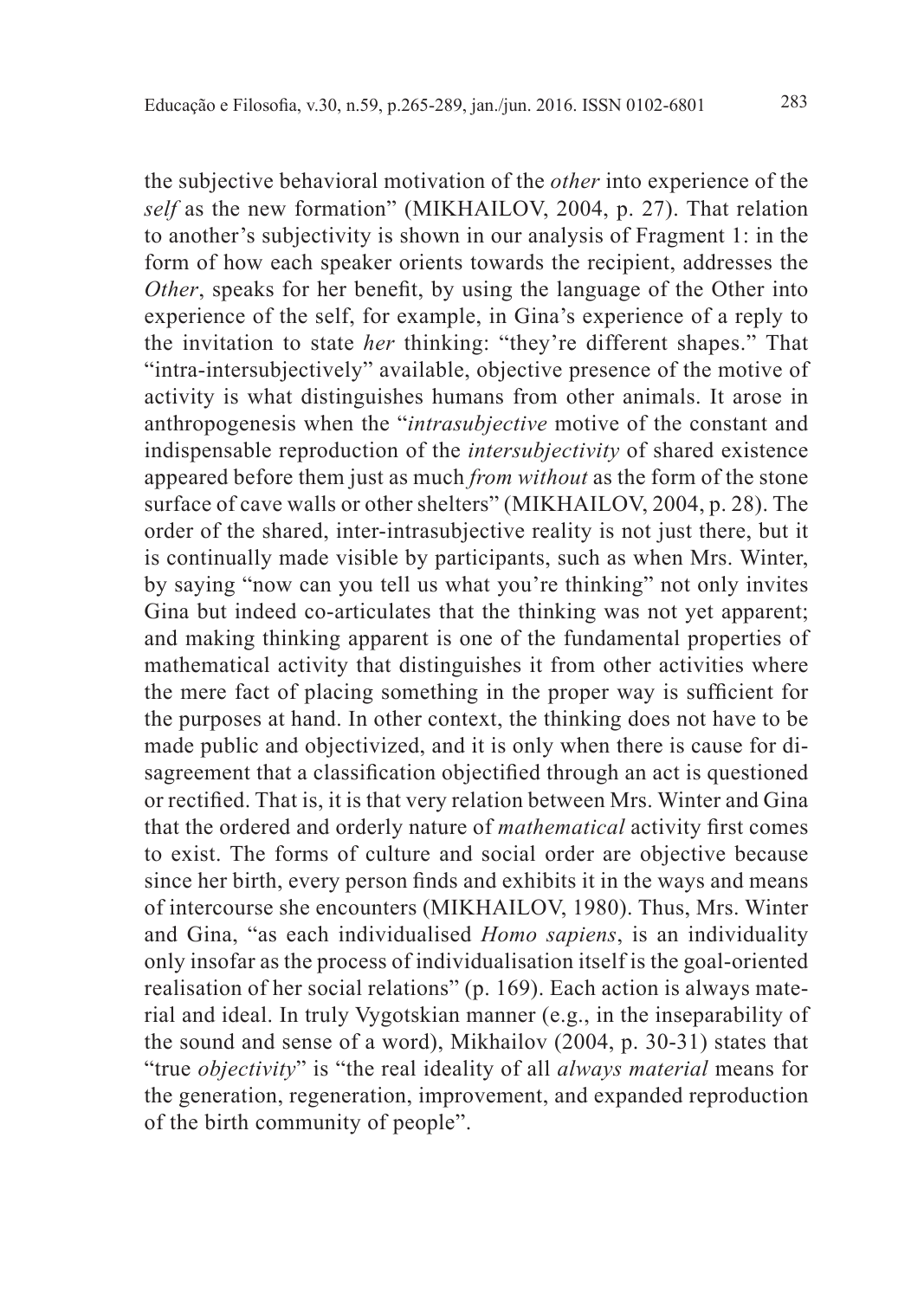#### **Some thoughts on pedagogics and schooling**

At least since the publication of *Zagadka chelovecheskogo ja* [The riddle of self] (1964/1980), Mikhailov has advocated forms of pedagogy in which learners themselves are involved, an idea based on the Marx/Engels recognition that human change is related to the changing of conditions. Thus, "the pupil is not 'the object of the pedagogical process' but an equal subject in it" (MIKHAILOV, 1980, p. 170). This was not the case in the classroom, where Mrs. Winter together with a mathematics educator had designed the tasks for specific curriculum-related purposes rather than following the interests of the children. The contradiction in the two teachers' approach was that they described their curriculum as child-centered all the while working on influencing the events so that the pre-specified curriculum outcomes would be realized. This led, among others, to the fact that the children were required to redo their classification, or get help from others, until the point that the achieved classification is the correct one according to mathematics. The same critique also is valid for those who are or learning to become teachers, who should not be the object of the pedagogical process, of interventions designed by university educators to which the future or current teachers come to be subjected. Instead, a process is truly pedagogical in the context of a theory that recognizes "that the fostering of individual lies in serious and vivid (i.e., creative) activity together with the pupil" ((MIKHAILOV, 1980, p. 170). This is not realized in the Elkonin-Davydov school, "which in reality is more like training" (MIKHAILOV, 2006b, p. 35). Mikhailov instead supports the idea and practice of *cultural-educational centers*, which have nothing to do with classes and lessons. In such centers, children and adults are united in single task that are interesting to them. Based on their own choices, children master cultural forms, including handicraft and professions. He concludes that "in this case, 'learning activity' as understood by Elkonin and Davydov would cease to exist" (MIKHAILOV, 2006b, p. 40). This is so because in these centers, we would be able to observe "living communication and not learning activity of the child in accordance with artificial schemas for mastering the language of the object rather than speech in his own language" (MIKHAILOV, 2006b, p. 40).

The form of pedagogical materials Mikhailov prefers include are "literature textbooks with a full 'basket' of all the materials needed by teacher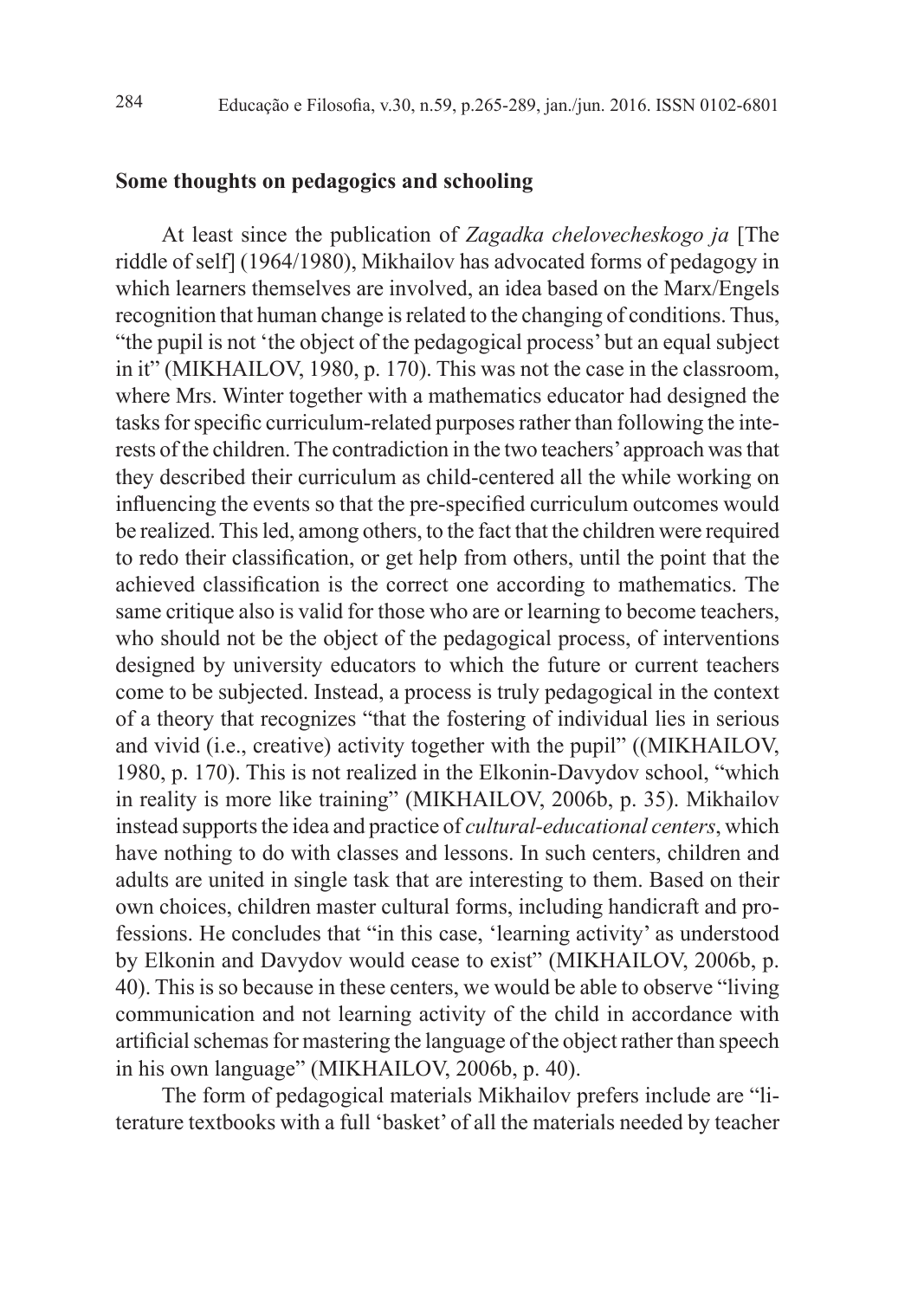and student" (MIKHAILOV, 2006b, p. 42). And he provides examples of "fantastic textbooks" that existed and that his own granddaughter was fortunate to experience. For example, a textbook for six-year olds include poems by A.S. Pushkin, stories by L. n.Tolstoy, the biblical Song of Songs, suras of the Koran, texts from the Buddhist teachings, and stories and poems of authors right up to the present day. The textbooks are not full of "idiotic questions following each verse that without fail kill the ability to appreciate poetry" (MIKHAILOV, 2006b, p. 42). They do not contain teachings of metaphor or poetic style but "unobtrusively and covertly allow children to learn for themselves what a metaphor is and what kinds of styles are used in prose and poetry" (MIKHAILOV, 2006b, p. 42).

For Vygotsky, there was a primacy of the social in the sense that every higher-psychological function is a societal relation first and personality is the totality of societal relations that an ever-developing person has entertained. The same primacy can be found in Felix Trofi movich's work from early on. This is quite apparent in his discussion of the experiment A. Meshcheryakov conducted in the Zagorsk boarding school for deaf-blind children, who may cowering in the corner of a room, stay in bed without learning to talk, without learning to eat and drink as children learn to do, and generally without innate intention to process signs or symbols. But in joint action, in doing something together with the teacher, and exchanges with these others, they become persons as every other human being.

> The most difficult thing was to separate the action and the external object of the action, to make *the object* something separate and independent from the action. Even the feeling movement of the hand had to become an object of attention, had to be identified and "evaluated" by the child who moved it. It is a point of fundamental interest that this was only possible when such a movement was organised by the teacher as a joint, common action. For example, the hands of the teacher and the pupil had to "find," take hold of a spoon together, scoop up food together, and carry it to the mouth together. The spoon, the felt shape of it, then becomes a *medium* of intercourse, a means of contact between two people, its objective *symbol*. This common action is directed and controlled by a purposefully acting adult (MI-KHAILOV, 1980, p. 260-261).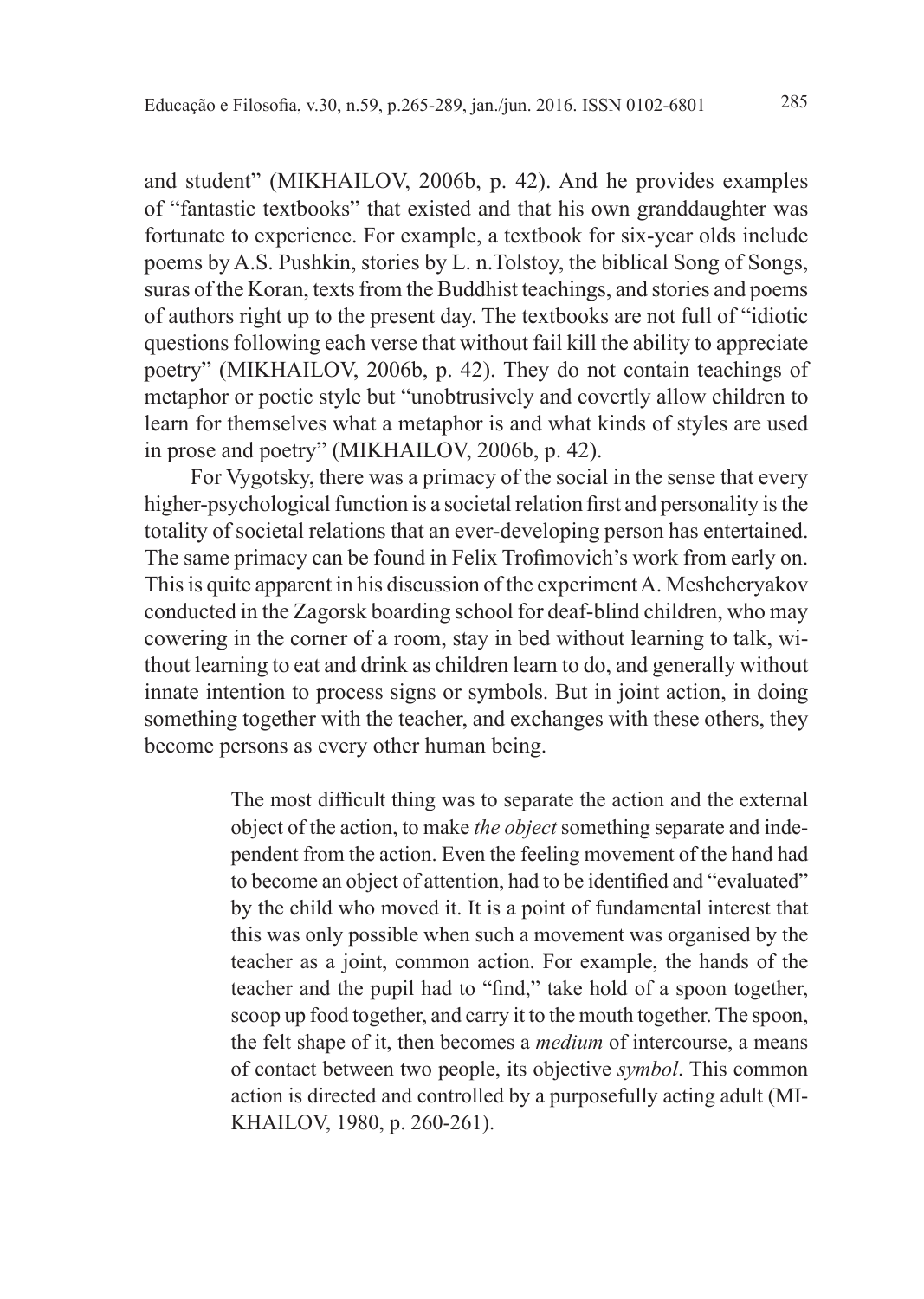Thus, something like eating with a spoon first is a social relation before it is something that the child does on his/her own. But it is not just joint work that is required. Instead, the action and the external object of action have to be separated, including the feeling of movement of the hand has to become an object of *joint* attention. It is precisely in this way that the feeling movement is *not the individual's own* but instead becomes an arena for the inter-intrasubjective nature of the human world. The teacher plays an important role because of her corrective feedback that allows each child to find in his/her own movements many actions those that are specific to culture and in which others can identify their own subjectivity. An object such as the spoon becomes inter- -intrasubjectively objective because it develops into something separate from the *joint* action, separate from what all participants can feel. That is, the spoon becomes an objective reality for both. In the same way, geometry becomes an objective science in our fragment because the action and the (verbal) account thereof, initially existing *as* the relation, subsequently comes to exist for the child. This central role of the teacher – through whom not only actions and reasons become cultural but also through whom the person becomes itself – is asserted in the societal relation with others:

> [T]he object of action, the person with whom I am acting in common, objectively presented to me as helper and critic, who assesses my actions, comparing them with his own (as with a socially significant pattern) and, finally, I myself, acting for him in the same role. Any action that I perform I can therefore evaluate as the action of "another person" and argue with myself as I would with him (MIKHAILOV, 1980, p. 262).

One of the deaf-blind children from the Zagorsk boarding school, having become a university professor herself, eventually notes that "even in the most complex actions I am able to be my own critic mainly because the sum total of historically completed actions lives in me, objectively unfolded in the language of my people" (MIKHAILOV, 1980, p. 264). Here we find a precise statement of what is already noted above: Olga Skorokhodova is enabled to reflect, in her own subjective consciousness, because of the language of her people, just as Gina comes to do mathematics because of the language that is not her own but that of her people. It is in language that consciousness is reflected, always my self-consciousness and the self-consciousness of others. My subjectivity is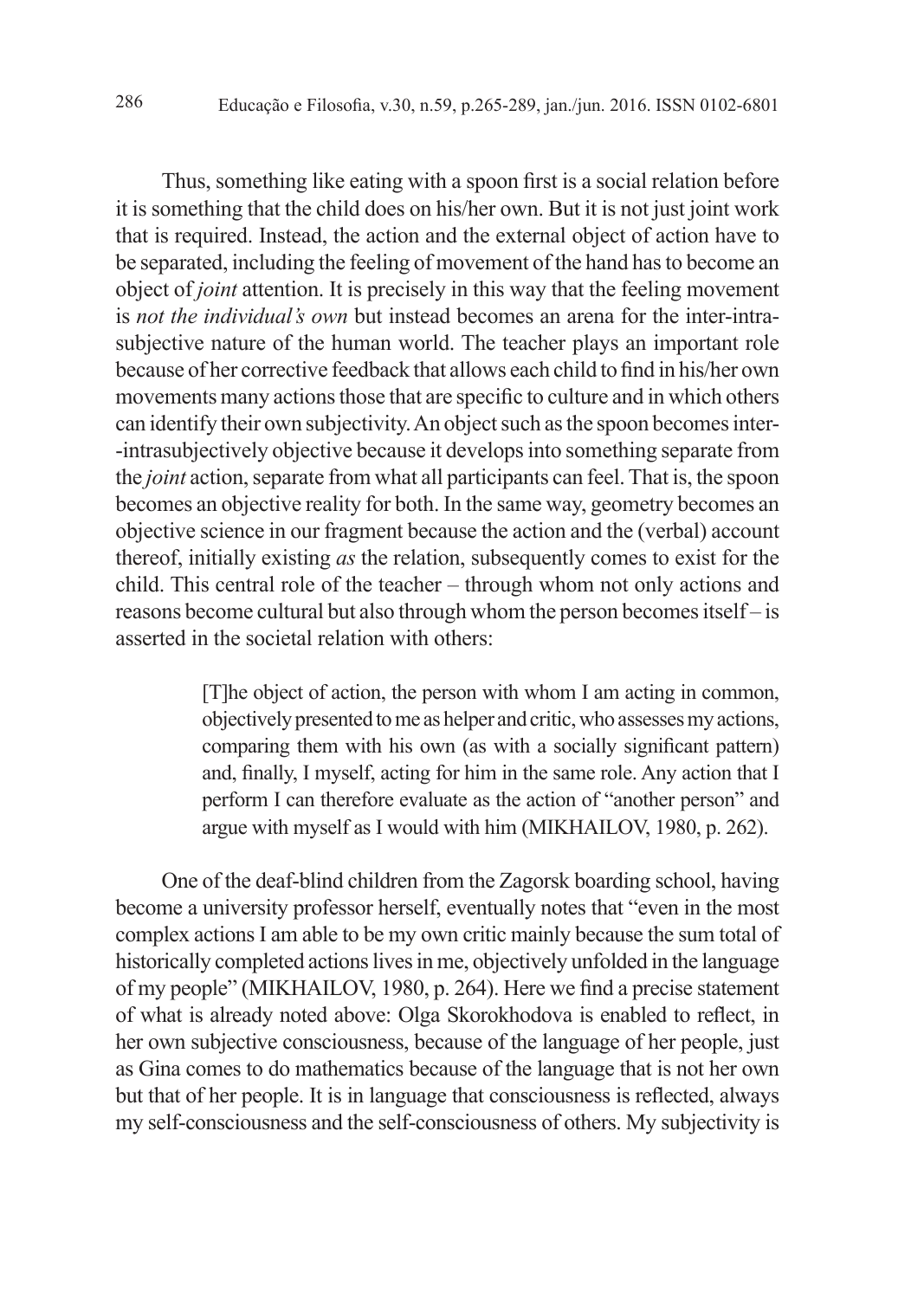always the subjectivity of others as well, or, as Vygotskij (1934, p. 318) notes, "consciousness is reflected in the word as the sun in a droplet of water". And, as the very last sentence of one of the last texts the scholar worked on, states, "the word that makes sense is a microcosm of consciousness" (VYGOTSKYJ, 1934, p. 318), not just my individual, subjective consciousness, but the consciousness of humanity as a whole. It is here, in each individual word uttered in joint activity that we find "the *externalized* reality of our special, exclusively human inter-intrasubjectivity, which contains the perceived reality of the entire real world outside us" (MIKHAILOV, 2006b, p. 31). Which leads us to end this article with the final sentence of one of the last pieces Felix Trofimovich wrote, which might well have served as his epitaph:

> This is the *sensuality*, which we ourselves reproduce and externalize for one another, of all those who *before* us and *together* with us did and do reproduce and purposively change the tension of that semantic-sensual field of our continual addresses to one another, which is sometimes called simply *spiritual*, and sometimes *spiritual-practical*, culture – the high or low culture of our life, our life for one another (MIKHAILOV, 2006b, p. 31).

## **Chronology of major bibliographic data**

Only one of Mikhailov's several books has been translated into English; it is available online. Available articles are cited below in the reference section.

- Za porogom soznanija. Kriticheskij ocherk frejdizma [Beyond the threshold of consciousness: Critical essay on Freudianism] (1961, with G. I. Tsaregopodtseva)
- Zagadka chelovecheskogo Ia [The riddle of self] (1964)
- – *The Riddle of Self (1980) [online: https://www.marxists.org/archive/mikhailov/works/ riddle/index.htm]*
- Metodologicheskie problemy razvitija lichnosti [Methodological problems of human develpment] (1981)
- Obshestvennoe soznanie, samosoznanie individa [Societal consciousness, individual self-consciousness] (1990) (Doctoral Dissertation)
- Kul'tura, obrazovanie, razvitie individa [Culture, education, individual development] (1990)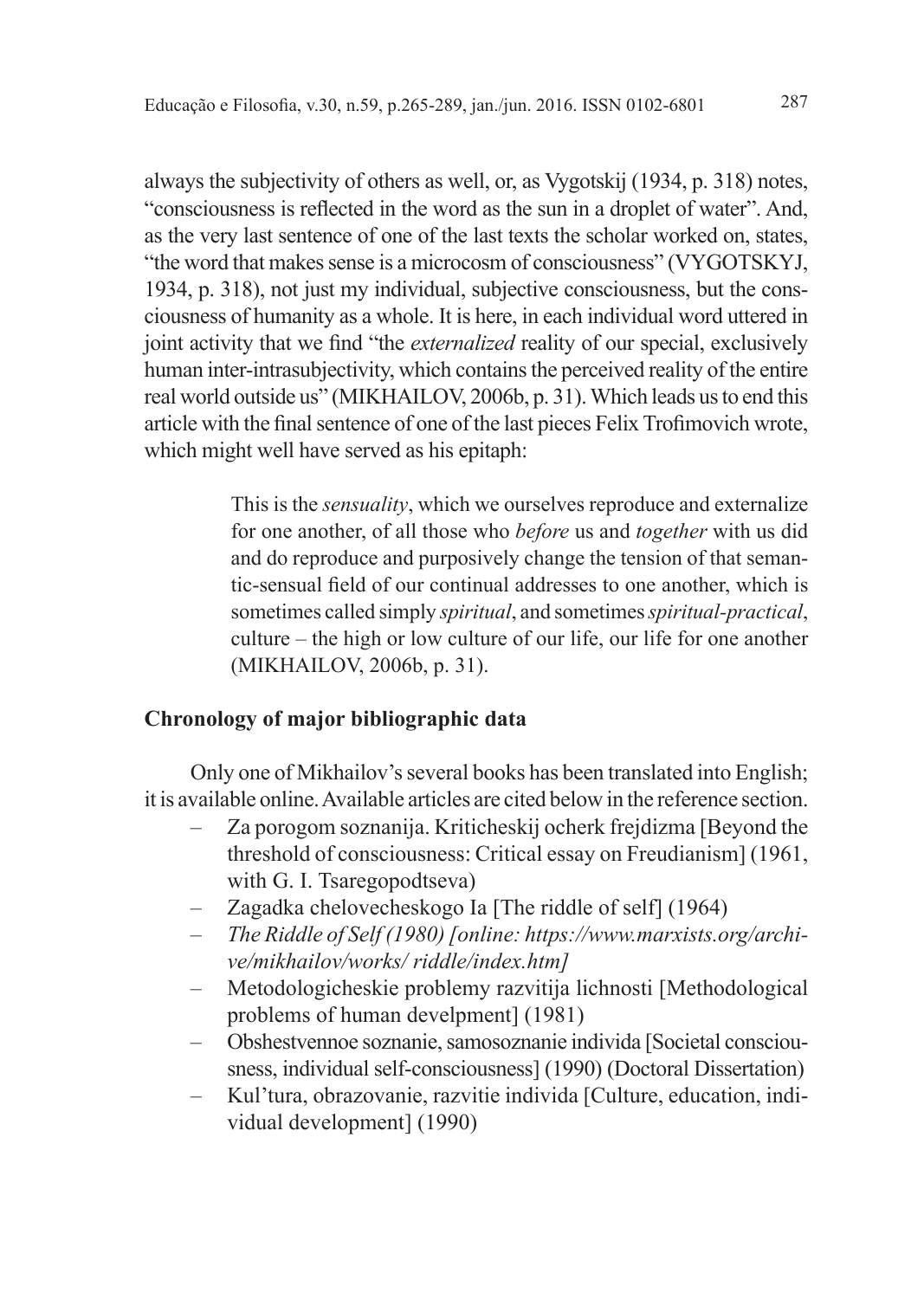- 288 Educação e Filosofia, v.30, n.59, p.265-289, jan./jun. 2016. ISSN 0102-6801
	- Samoopredelenie kul'tury: fi losofskij poisk [The self-determination of culture: A philosophical investigation] (2003)

# **References**

BAKHTIN, M. M. *Problems of Dostoevsky's poetics*. Minneapolis, MN: University of Minnesota Press, 1984.

\_\_\_\_\_\_. *Towards a philosophy of the act*. Austin, TX: University of Texas Press, 1993.

BAKHURST, D et al. Social being and the human essence. An unresolved issue in Soviet philosophy: A dialogue with Russian philosophers conducted David Bakhurst. *Studies in East European Thought,* v. 47, p. 3-60, 1995. **Crosset** http://dx.doi.org/10.1007/BF01075140

IL'ENKOV, E. v.*Dialectical logic:* Essays on its history and theory. Moscow, USSR: Progress Publishers, 1977.

KUDRYAVTSEV, V. T. Feliks Mikhailov The life-giving power of affective thought. *Journal of Russian and East European Psychology,* v. 44, n. 1, p. 6-12, 2006. **Crosset** http://dx.doi.org/10.2753/RPO1061-0405440101

MARX, K., & ENGELS, F. *Werke Band 20.* Berlin, Germany: Dietz, v. 20, 1975.

MIKHAILOV, F. T. *The riddle of self.* New York, NY: International Publishers, 1980.

\_\_\_\_\_\_. The "Other Within" for the psychologist. *Journal of Russian and East European Psychology, v.* 39, n. 1, p. 6-31, 2001. **Crosset** http://dx.doi. org/10.2753/RPO1061-040539016

\_\_\_\_\_\_. Object-oriented activity–Whose? *Journal of Russian and East European Psychology*, v. 42, n. 3, p. 6-34, 2004.

. Interview with Feliks Trofimovich Mikhailov (concersation conducted by v.T. Kudryavtsev and A. v.Surmava). *Journal of Russian and East European Psychology, v.* 44, n. 1, p. 13-20, 2006a. . http://dx.doi. org/10.2753/RPO1061-0405440102